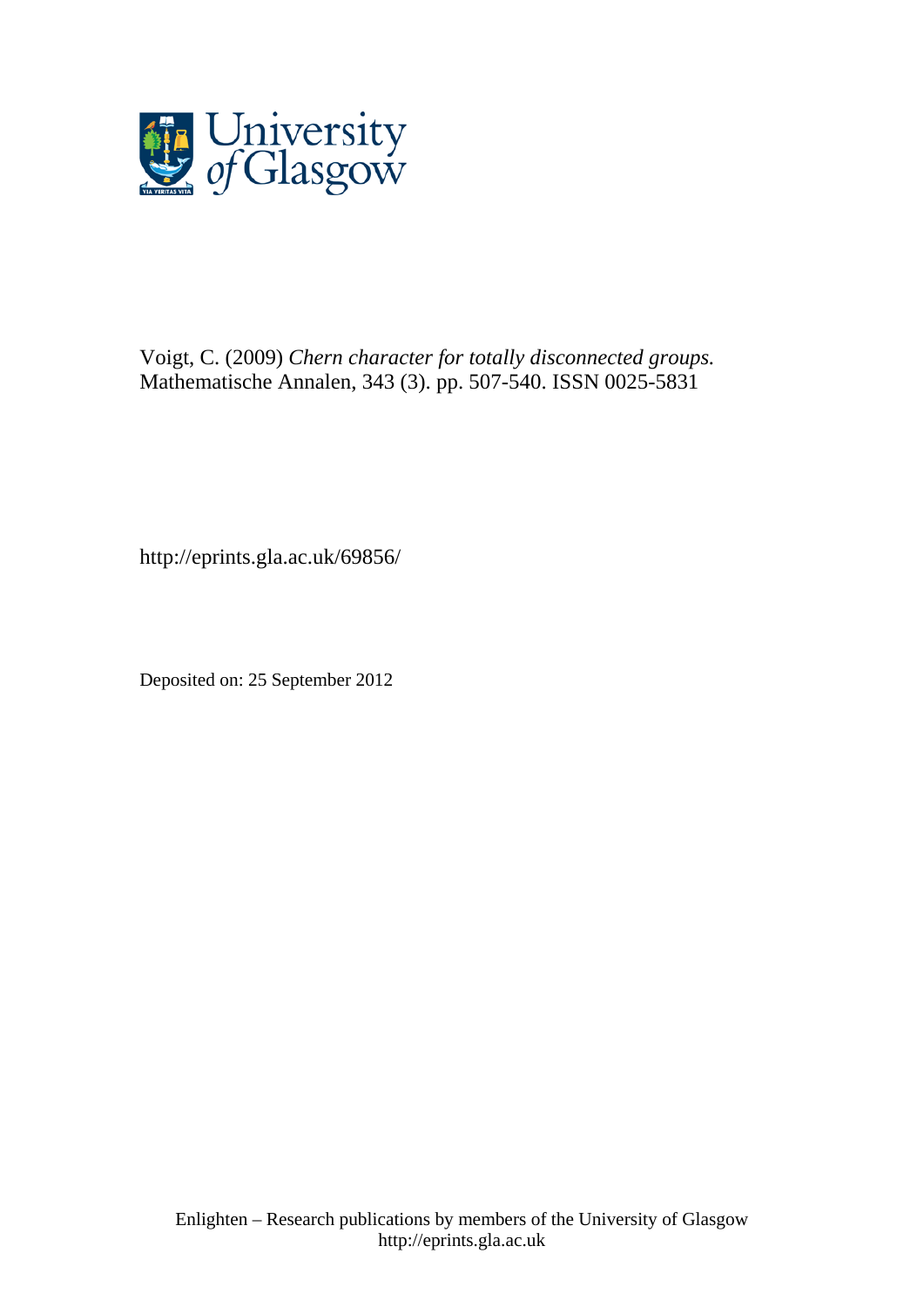## CHERN CHARACTER FOR TOTALLY DISCONNECTED GROUPS

#### CHRISTIAN VOIGT

Abstract. In this paper we construct a bivariant Chern character for the equivariant KK-theory of a totally disconnected group with values in bivariant equivariant cohomology in the sense of Baum and Schneider. We prove in particular that the complexified left hand side of the Baum-Connes conjecture for a totally disconnected group is isomorphic to cosheaf homology. Moreover, it is shown that our transformation extends the Chern character defined by Baum and Schneider for profinite groups.

## 1. Introduction

Let  $G$  be a second countable locally compact group. The Baum-Connes conjecture [4] asserts that the K-theory of the reduced group  $C^*$ -algebra  $C^*_{red}(G)$  of G is isomorphic to the equivariant K-homology of the universal proper  $G$ -space  $EG$ . More precisely, the assembly map

$$
\mu: K_*^G(\underline{E}G) \to K_*(C^*_{\text{red}}(G))
$$

is conjectured to be an isomorphism. In this paper we construct an equivariant Chern character for the left hand side of the assembly map in the case that the group  $G$  is totally disconnected. We show in particular that the complexified equivariant K-homology of  $EG$  for a totally disconnected group  $G$  is given by cosheaf homology [4].

The corresponding result for discrete groups has been obtained independently by Baum and Connes [3] and Lück [18]. The approach of Lück actually yields Chern characters for arbitrary equivariant homology theories with source given by associated Bredon homologies. For equivariant K-homology and group actions on simplicial complexes, the corresponding Bredon homology with complex coefficients is naturally isomorphic to cosheaf homology. However, it seems to be unclear wether the case of totally disconnected groups can still be handled in the framework of Lück. We remark that the result for totally disconnected groups stated above has also been obtained by Baum, Block and Higson in an unpublished paper [1].

In fact we prove a more general statement. The target of our Chern character is bivariant equivariant cohomology in the sense of Baum and Schneider [5]. One virtue of this cohomology theory is that it unifies and generalizes previous constructions in the literature. In particular, the theory of Baum and Schneider contains the cosheaf homology groups mentioned above as a special case.

The main result of this paper is the construction of a bivariant Chern character

$$
ch^G_*: KK^G_*(C_0(X), C_0(Y)) \to \bigoplus_{j \in \mathbb{Z}} H^{*+2j}_G(X, Y)
$$

from equivariant KK-theory with values in the theory of Baum and Schneider. Here  $G$  is a totally disconnected group,  $X$  and  $Y$  are finite dimensional locally finite G-simplicial complexes in the sense of  $[32]$  and X is assumed to be proper

<sup>2000</sup> Mathematics Subject Classification. 46L80, 19D55, 55N91, 19L47.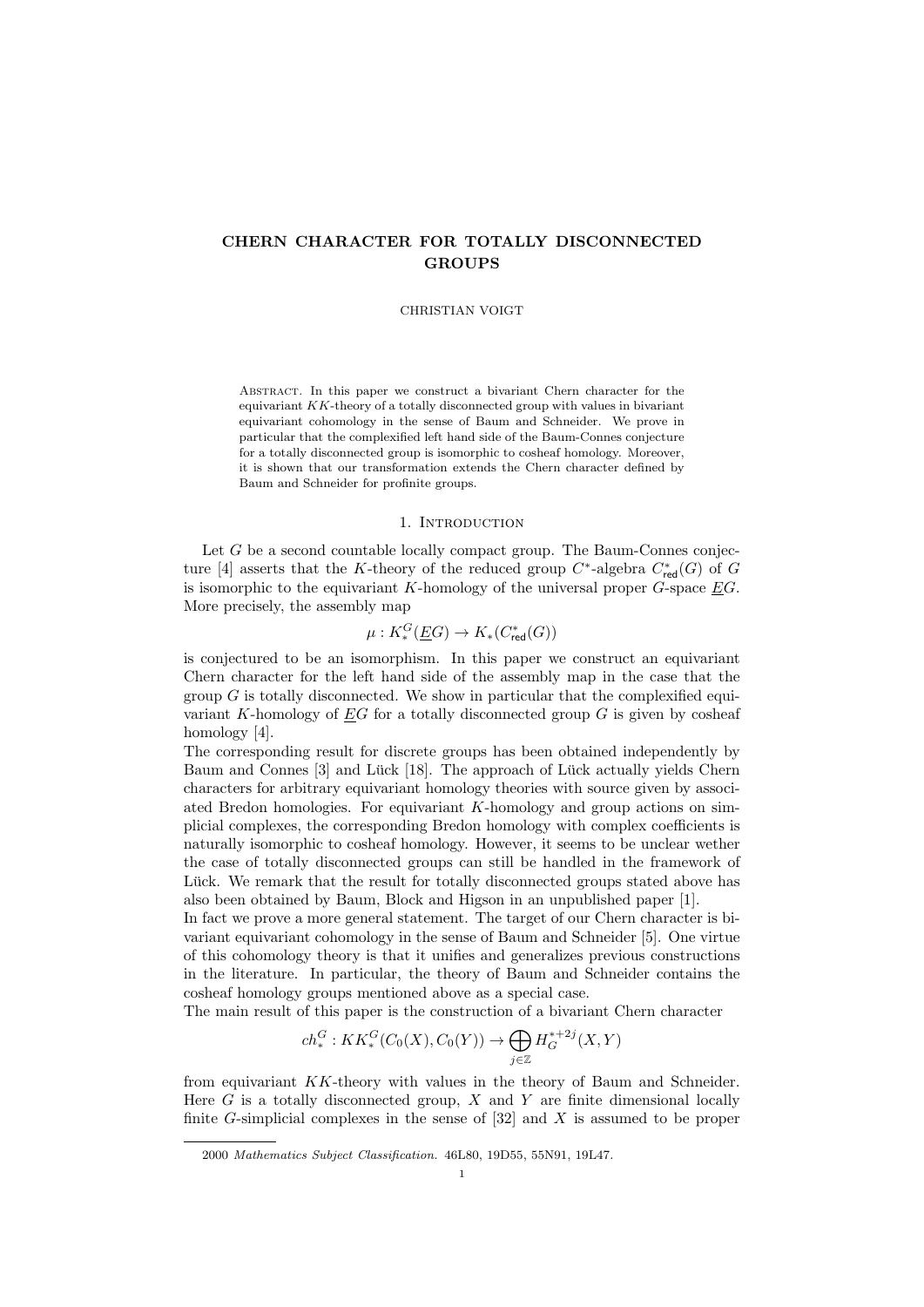and G-finite. This Chern character becomes an isomorphism after tensoring the left hand side with the complex numbers. We also discuss how the character can be extended to G-CW-complexes. The restriction to simplicial complexes is necessary in order to apply the machinery of equivariant cyclic homology [30]. In fact, equivariant cylic homology is the main ingredient in our construction.

We remark that Baum and Schneider conjectured the existence of such a bivariant Chern character in [5] and provided a construction in the case of profinite groups. However, this construction does not extend to noncompact groups. Thus, in some sense, the present paper completes the work of Baum and Schneider.

An important ingredient in the construction of Lück is the induction structure for an equivariant homology theory [18]. As already mentioned above, the approach presented here is based on equivariant cyclic homology. In turn, for the construction of our Chern character we need some information on the compatibility of equivariant cyclic homology with induction. From a technical point of view the corresponding considerations constitute the main part of this paper. Apart from this, the constructions and results from [31] play a central role. In fact, our Chern character is obtained by combining the equivariant Chern-Connes character from [31] with the description of bivariant equivariant cohomology in terms of cyclic homology given in [32].

Let us explain how the paper is organized. In section 2 we recall some facts about smooth representations of totally disconnected groups and anti-Yetter-Drinfeld modules. Smooth representations and anti-Yetter-Drinfeld modules are a basic ingredient in the definition of equivariant cyclic homology and the theory of Baum and Schneider. Section 3 contains a brief survey of the different variants of equivariant cyclic homology involved in the construction of the Chern character. The basic theory of restriction and induction of G-modules, G-algebras and anti-Yetter-Drinfeld modules is discussed in section 4. In section 5 this is used to study induction in equivariant cyclic homology. Section 6 contains the construction of the equivariant Chern character for G-simplicial complexes. This yields the main result stated above. In section 7 we show that our Chern character restricts to the natural transformation defined by Baum and Schneider in the case of profinite groups. Finally, in section 8 we explain how to extend the homological Chern character arising from our constructions to proper G-CW-complexes and discuss the relation to the Chern character constructed by Lück.

I would like to thank W. Lück for some helpful comments.

#### 2. Smooth representations and anti-Yetter-Drinfeld modules

Throughout this paper let G be a second countable locally compact and totally disconnected group. As in [32] we call an element  $t \in G$  elliptic if it is contained in a compact subgroup. The set of all elliptic elements of  $G$  is denoted by  $G_{\text{ell}}$ . In contrast we shall say that an element  $t \in G$  is hyperbolic if it is not elliptic. Let  $G_{\text{hyp}}$  be the set of all hyperbolic elements of G. Hence, according to these definitions, we obtain a disjoint union decomposition

$$
G = G_{\text{ell}} \cup G_{\text{hyp}}
$$

of the space G. It follows from the structure theory developped in [33] that  $G_{\text{ell}}$  is a closed subset of G and that  $G_{\text{ell}}$  is the union of all compact open subgroups of G. Consequently  $G_{\text{hyp}}$  is again an open and closed subset of  $G$ .

In this section we review some facts about smooth representations of totally disconnected groups on bornological vector spaces and anti-Yetter-Drinfeld modules. For more information on bornological vector spaces and smooth representations we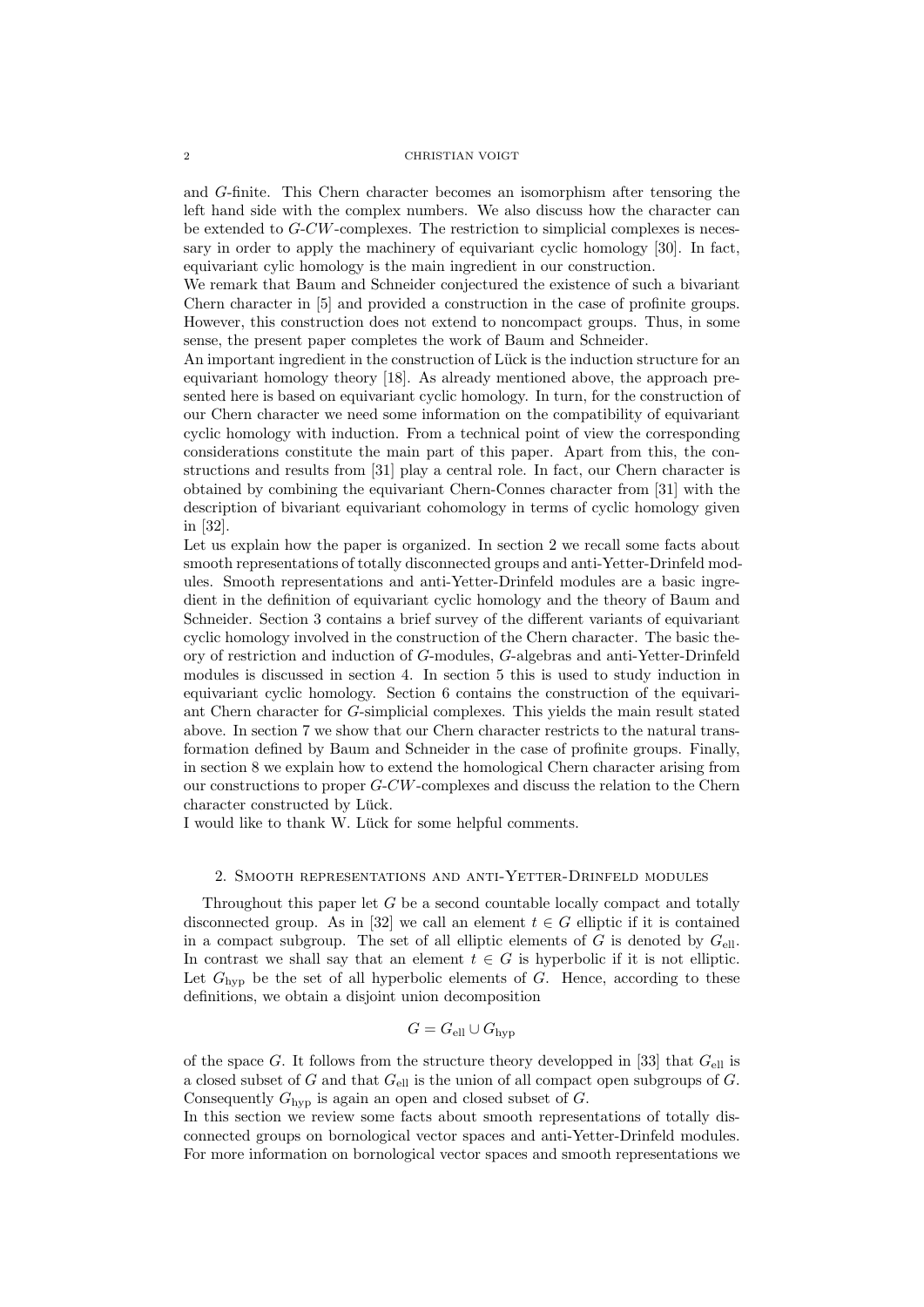refer to [11], [12], [20], [23]. Concerning anti-Yetter-Drinfeld modules further details can be found in [30], [32] where these objects were called covariant modules instead. All bornological vector spaces in this paper are assumed to be convex and separated. The completion of a bornological vector space  $V$  is denoted by  $V<sup>c</sup>$ .

A representation of G on a bornological vector space V is a group homomorphism  $\pi : G \to \text{Aut}(V)$  where  $\text{Aut}(V)$  denotes the group of bounded linear automorphisms of V. A bounded linear map  $f: V \to W$  between representations of G is called equivariant if  $f(s \cdot v) = s \cdot f(v)$  for all  $s \in G, v \in V$ . To a representation  $\pi : G \to \text{Aut}(V)$  one associates the linear map  $[\pi] : V \to F(G, V)$  defined by  $[\pi](v)(t) = \pi(t)(v)$  where  $F(G, V)$  denotes the space of all functions from G to V. We denote by  $\mathcal{E}(G, V)$  the space of all locally constant functions on G with values in  $V$ .

**Definition 2.1.** Let V be a separated bornological vector space. A representation  $\pi$ of G on V is called smooth if  $[\pi]$  defines a bounded linear map from V into  $\mathcal{E}(G, V)$ . A separated (complete) G-module is a smooth representation of V on a separated (complete) bornological vector space.

If V is a separated G-module the stabilizers of small subsets of V are open subgroups of G. Conversely, if  $\pi$  is a representation on a bornological vector space V such that the stablizers of all small subsets are open it follows that  $\pi$  is a Gmodule. In particular, if V carries the fine bornology one recovers the usual notion of a smooth representation on a complex vector space.

The Hecke algebra of the group G is the space  $\mathcal{D}(G)$  of locally constant functions with compact support on G equipped with the convolution product with respect to a fixed Haar measure. Every separated G-module V becomes a module over  $\mathcal{D}(G)$ using integration. Moreover, the  $\mathcal{D}(G)$ -module V obtained in this way is essential in the sense that the canonical map  $\mathcal{D}(G) \otimes_{\mathcal{D}(G)} V \to V$  is an isomorphism. Conversely, every essential  $\mathcal{D}(G)$ -module is the integrated form of a smooth representation.

For an arbitrary representation of  $G$  on a separated bornological vector space  $V$ there exists a smoothing  $\mathfrak{Smod}(\mathcal{V})$  which is a smooth representation. This construction yields a functor Smooth that is right adjoint to the natural forgetful functor from the category of G-modules to the category of arbitrary representations on bornological vector spaces.

Let us now recall the concept of an anti-Yetter-Drinfeld module. We write  $\mathcal{O}_G$  for the vector space  $\mathcal{D}(G)$  equipped with pointwise multiplication and the action of G by conjugation.

Definition 2.2. A separated (complete) anti-Yetter-Drinfeld module M is a separated (complete) G-module which is at the same time an essential  $\mathcal{O}_G$ -module. The G-module structure and the  $\mathcal{O}_G$ -module structure are required to be compatible in the sense that

$$
s \cdot (f \cdot m) = (s \cdot f) \cdot (f \cdot m)
$$

for all  $s \in G, f \in \mathcal{O}_G$  and  $m \in M$ .

A homomorphism  $\xi : M \to N$  of anti-Yetter-Drinfeld modules is a bounded linear map which is both G-equivariant and  $\mathcal{O}_G$ -linear. In the sequel we will use the abbreviations AYD-module and AYD-map for anti-Yetter-Drinfeld modules and their homomorphisms. We write  $\mathfrak{Hom}_G(M, N)$  for the space of AYD-maps between AYD-modules M and N.

The category of  $AYD$ -modules is isomorphic to the category of essential  $A(G)$ modules where  $A(G) = \mathcal{O}_G \rtimes G$  is the smooth crossed product of  $\mathcal{O}_G$  with respect to the adjoint action. In particular, for any bornological vector space  $V$  the space  $A(G) \otimes V$  becomes an AYD-module. The modules arising in this way are projective,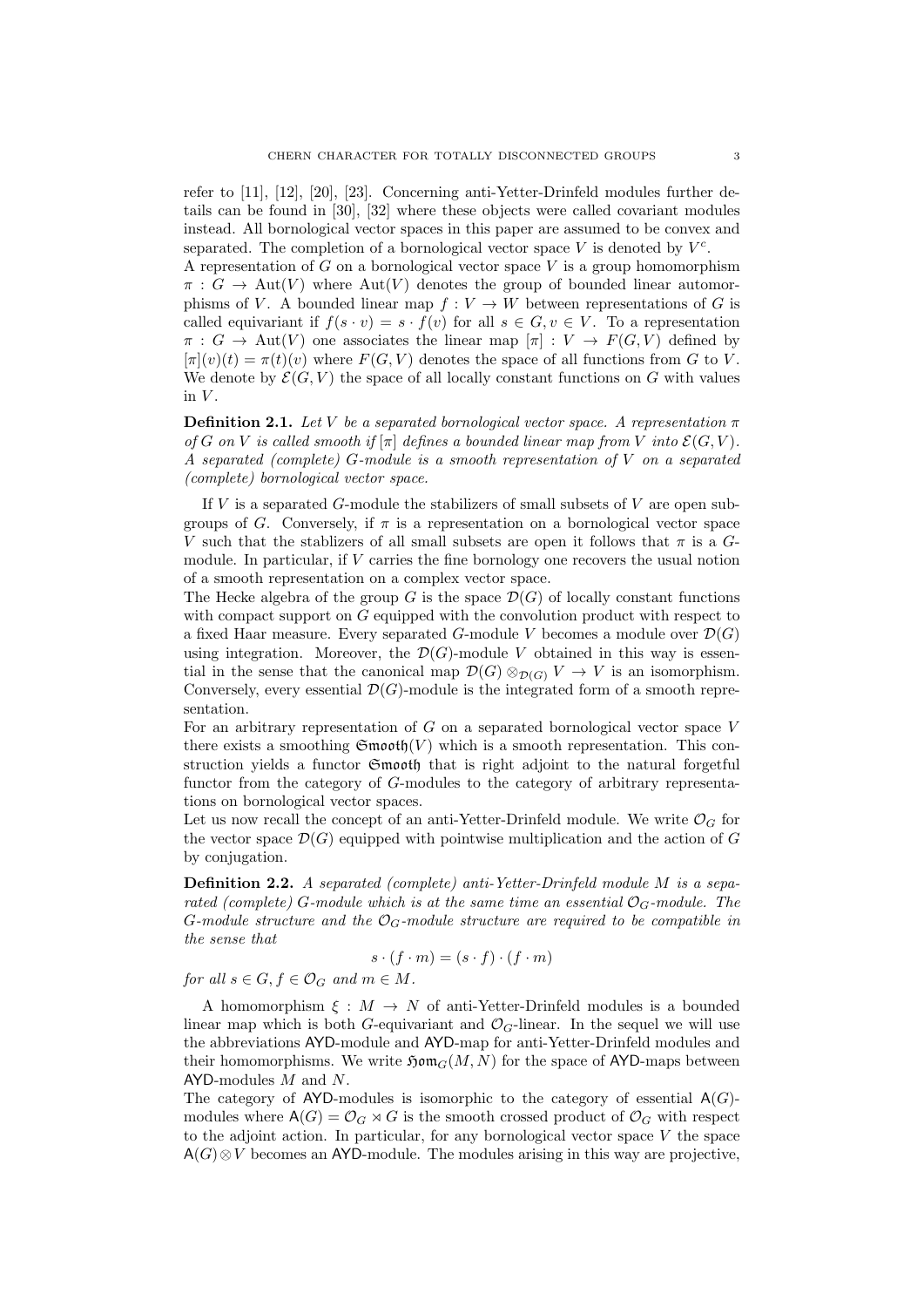and every projective AYD-module is a direct summand in an AYD-module of this form. An important property of AYD-modules is the fact that they are equipped with a natural automorphism  $T$ . In this way the category of  $AYD$ -modules becomes a para-additive category in the sense of [30]. For equivariant differential forms we will describe the automorphism T explicitly in section 3 below.

Let us discuss some features of AYD-modules which are specific to the setting of totally disconnected groups. For a totally disconnected group there is a natural decomposition of an AYD-module into an elliptic and a hyperbolic part. Since the group  $G$  is the disjoint union of its elliptic and hyperbolic elements one has two natural multipliers  $P_{\text{ell}}$  and  $P_{\text{hyp}}$  of the algebra  $\mathcal{O}_G$ . By definition, the multiplier  $P_{\text{ell}}$  is the characteristic function of the set  $G_{\text{ell}}$  whereas  $P_{\text{hyp}} = 1 - P_{\text{ell}}$  is the characteristic function of  $G_{\text{hyp}}$ . For every AYD-module M this yields a natural direct sum decomposition of AYD-modules

$$
M = M_{\rm ell} \oplus M_{\rm hyp}
$$

where  $M_{\text{ell}} = P_{\text{ell}} \cdot M$  and  $M_{\text{hyp}} = P_{\text{hyp}} \cdot M$ . Usually, the behaviour of the operator T is quite different on the two summands in this decomposition. For instance, for every element  $m \in M_{\text{ell}}$  there exists a natural number n such that  $T^n(m) = m$ . Using this fact one constructs an AYD-map  $E: M_{\text{ell}} \to M_{\text{ell}}$  which yields a projection onto the T-invariant elements in  $M_{\text{ell}}$ . In contrast, if M is a projective AYD-module then the operator id  $-T$  is injective on the hyperbolic part  $M_{\text{hyp}}$  of M. Moreover id  $-T$  :  $M_{\text{hyp}}$  → (id  $-T$ ) $M_{\text{hyp}}$  is an isomorphism in this case.

If M is an AYD-module we write  $M \otimes_T \mathbb{C}$  for the space of T-coinvariants, that is, the quotient of M by the closed subspace generated by all elements  $T(m) - m$  for  $m \in M$ . Note that the action of T on M can be viewed as a module structure of the algebra  $R = \mathbb{C}[z, z^{-1}]$  of Laurent polynomials. Then  $M \otimes_T \mathbb{C} = M \otimes_R \mathbb{C}$ where  $\mathbb C$  is viewed as a module over R using the character given by evaluation at 1. Remark that  $M \otimes_T \mathbb{C}$  is again an AYD-module in a natural way. Every AYD-map  $M \to N$  induces an AYD-map  $M \otimes_T \mathbb{C} \to N \otimes_T \mathbb{C}$  on T-coinvariants.

Finally, for local cyclic homology the concept of a primitive AYD-module is important [31]. An AYD-module P is called primitive if there is a small disk  $S \subset P$  such that the natural map  $A(G) \otimes \langle S \rangle \to P$  is a quotient map. Every AYD-module M can be written in a canonical way as direct limit of the primitive modules  $A(G)\langle S\rangle$ generated by small disks  $S$  in  $M$ . The relation between inductive systems of primitive modules and general AYD-modules is analogous to the one between inductive systems of normed spaces and separated bornological vector spaces.

## 3. Equivariant periodic, analytic and local cyclic homology

In this section we review the definition of equivariant periodic, analytic and local cyclic homology. These theories are studied in detail in [30], [31].

A separated G-algebra is a separated bornological algebra A which is also a Gmodule such that the multiplication map  $A \otimes A \rightarrow A$  is equivariant. The unitarization of a G-algebra A is denoted by  $A^+$  and again a G-algebra in a natural way where the group acts trivially on scalar multiples of the unit element  $1 \in A^+$ . Let  $A$  be a separated  $G$ -algebra. The equivariant *n*-forms of  $A$  are defined by  $\Omega_G^n(A) = \mathcal{O}_G \otimes \Omega^n(A)$  where  $\Omega^n(A) = A^+ \otimes A^{\otimes n}$  is the space of noncommutative differential forms over A. The group G acts diagonally on  $\Omega_G^n(A)$  and there is an obvious  $\mathcal{O}_G$ -module structure given by multiplication. In this way  $\Omega_G^n(A)$  becomes a separated AYD-module. We write  $\Omega_G(A)$  for the direct sum of the spaces  $\Omega_G^n(A)$ . On equivariant differential forms there are two important boundary operators. The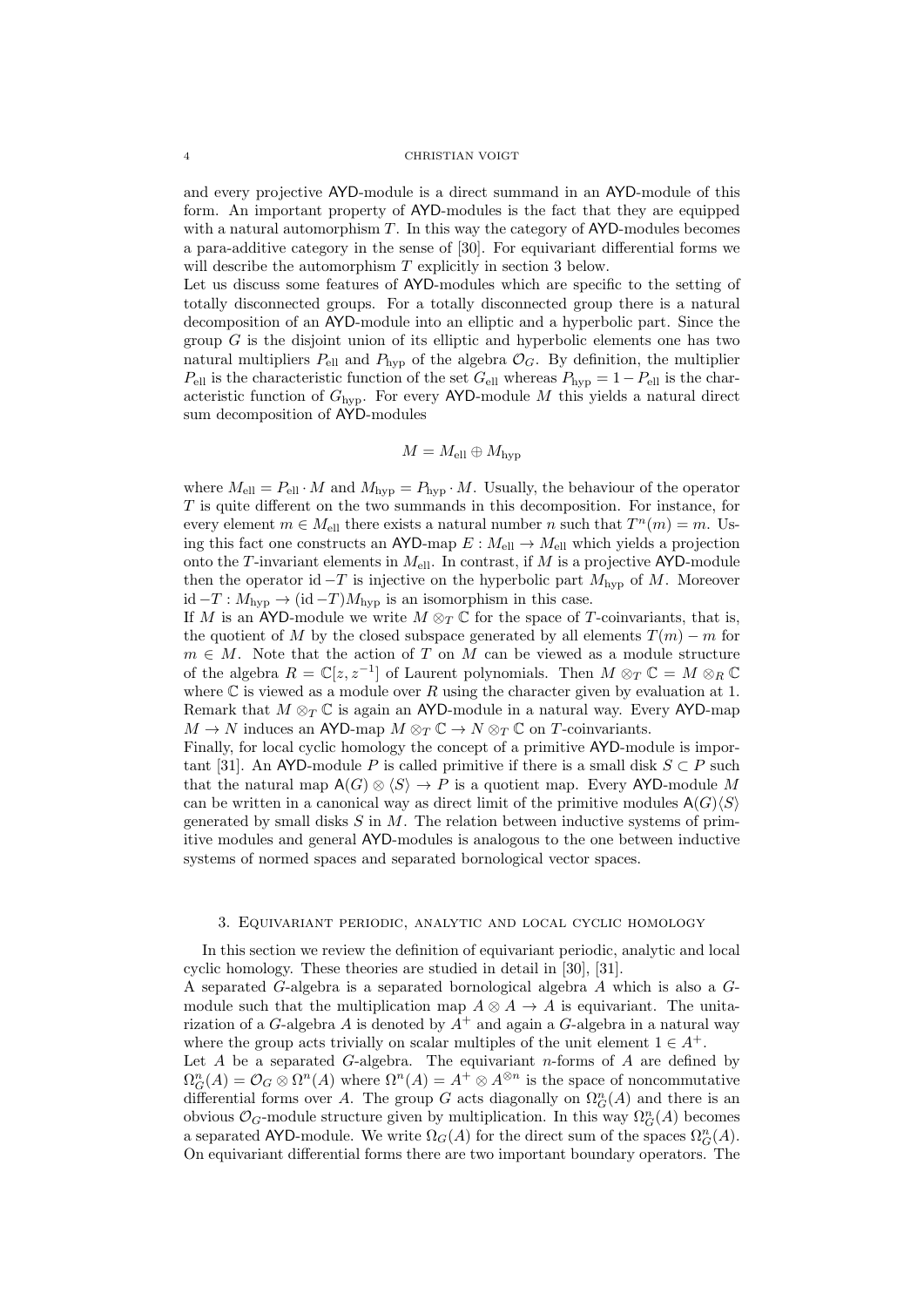equivariant Hochschild boundary  $b: \Omega_G^n(A) \to \Omega_G^{n-1}(A)$  is defined by

$$
b(f(s)\otimes x_0 dx_1 \cdots dx_n) = f(t) \otimes x_0 x_1 dx_2 \cdots dx_n
$$
  
+ 
$$
\sum_{j=1}^{n-1} (-1)^j f(s) \otimes x_0 dx_1 \cdots d(x_j x_{j+1}) \cdots dx_n
$$
  
+ 
$$
(-1)^n f(s) \otimes (s^{-1} \cdot x_n) x_0 dx_1 \cdots dx_{n-1}.
$$

Moreover we have the equivariant Connes operator  $B: \Omega_G^n(A) \to \Omega_G^{n+1}(A)$  which is given by

$$
B(f(s)\otimes x_0dx_1\cdots dx_n)=\sum_{i=0}^n(-1)^{ni}f(s)\otimes s^{-1}\cdot(dx_{n+1-i}\cdots dx_n)dx_0\cdots dx_{n-i}.
$$

Both b and B are AYD-maps and the natural isomorphism  $T$  for AYD-modules has the form

$$
T(f(s)\otimes\omega)=f(s)\otimes s^{-1}\cdot\omega
$$

on  $\Omega_G^n(A)$ . The space of equivariant differential forms together with the operators b and B forms a paramixed complex [30] which means that the relations  $b^2 = 0$ ,  $B^2 = 0$  and  $[b, B] = bB + Bb = id - T$  hold.

Equivariant differential forms are used to define the equivariant  $X$ -complex of a separated G-algebra.

**Definition 3.1.** Let  $A$  be a separated  $G$ -algebra. The equivariant  $X$ -complex  $X_G(A)$  of A is

$$
X_G(A): \ \Omega_G^0(A) \xrightarrow{\quad \ B \quad \ } \Omega_G^1(A)/b(\Omega_G^2(A)).
$$

If  $\partial$  denotes the boundary operator in  $X_G(A)$  then  $\partial^2 = id - T$  is in general not zero. Hence the equivariant  $X$ -complex is not a chain complex. Instead, it is a paracomplex in the following sense [30].

**Definition 3.2.** A paracomplex  $C = C_0 \oplus C_1$  is a given by AYD-modules  $C_0$  and  $C_1$  in C together with AYD-maps  $\partial_0$ :  $C_0 \rightarrow C_1$  and  $\partial_1$ :  $C_1 \rightarrow C_0$  such that

$$
\partial^2 = \mathrm{id} - T.
$$

A chain map  $\phi: C \to D$  between two paracomplexes is an AYD-map from C to D that commutes with the differentials.

In the same way as for ordinary chain complexes one defines homotopies, mapping cones and suspensions. Together with this additional structure the homotopy category of paracomplexes becomes a triangulated category.

In order to obtain the paracomplexes needed for the definition of equivariant cyclic homology one has to insert certain tensor algebras into the equivariant X-complex. Consider the space  $\Omega(A)$  of ordinary differential forms over a G-algebra A. By definition, the analytic bornology on  $\Omega(A)$  is the bornology generated by the sets

$$
S \cup \bigcup_{n=1}^{\infty} S(dS)^n \cup (dS)^n
$$

for all small sets  $S \subset A$ . Unless explicitly stated otherwise, we will always equip  $\Omega(A)$  with the analytic bornology. The space  $\Omega(A)$  becomes a separated G-algebra with the Fedosov product

$$
\omega \circ \eta = \omega \eta - (-1)^{|\omega|} d\omega d\eta
$$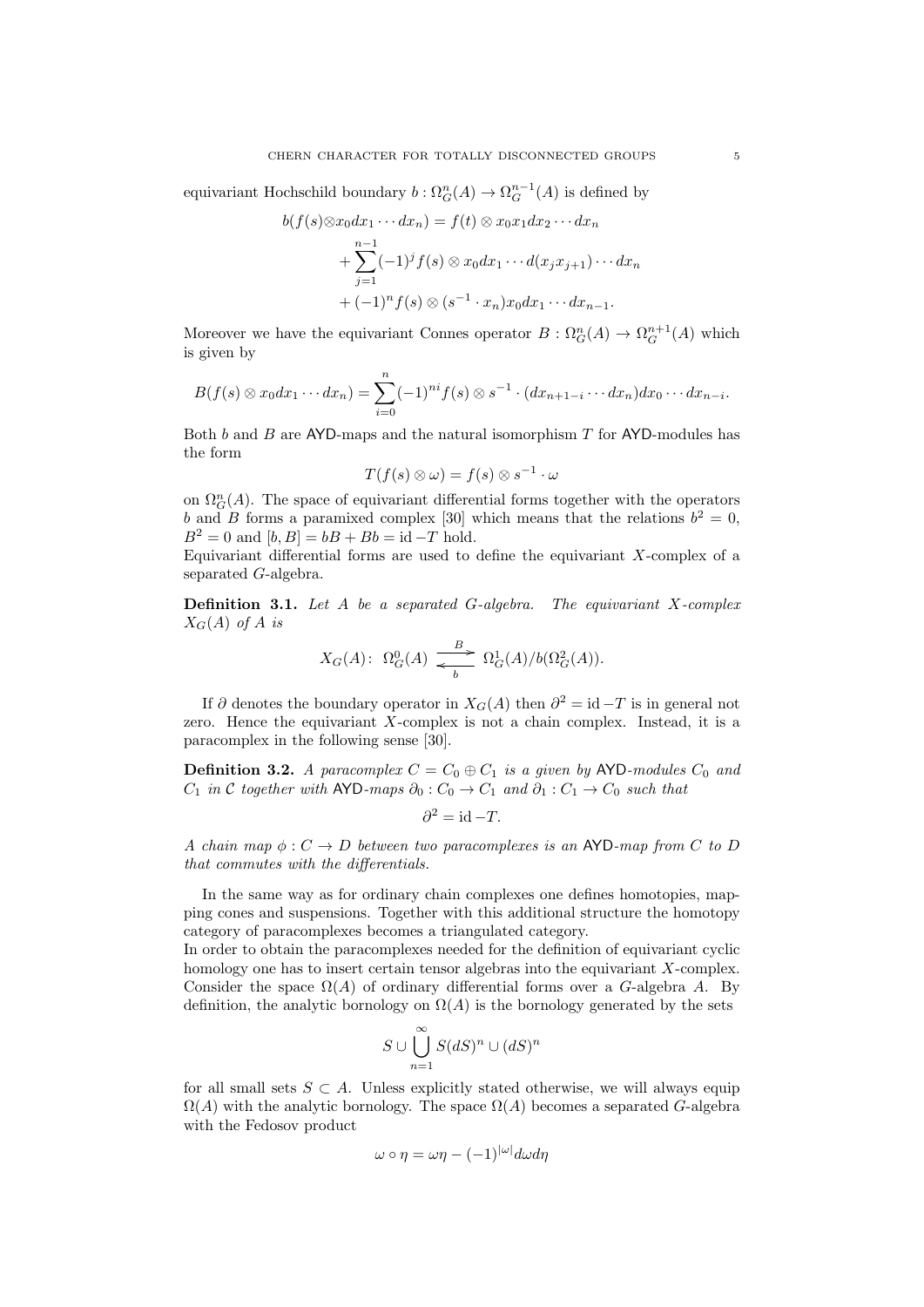#### 6 CHRISTIAN VOIGT

for homogenous forms  $\omega$  and  $\eta$  and the diagonal action of G. By definition, the analytic tensor algebra  $\mathcal{T}A$  of A is the subalgebra of differential forms of even degree. The basic ingredient in the definition of periodic, analytic and local cyclic homology is the equivariant X-complex of the tensor algebra.

To obtain interesting homology groups one has to complete this paracomplex in some way. The most evident way of completion, namely the completion of the underlying bornological vector space, leads to the analytic theory. Before giving the general definition of equivariant analytic cyclic homology let us first discuss the completions needed to define the local and the periodic theory, respectively.

For the local theory the ordinary completion is replaced by the derived completion. The derived completion is the left derived functor of the completion functor with respect to the localization of the homotopy category of paracomplexes at the class of locally contractible paracomplexes. A paracomplex  $C$  is called locally contractible provided all chain maps  $P \to C$  are homotopic to zero whenever P is a primitive paracomplex. By definition, a paracomplex  $P$  is called primitive if its underlying AYD-module is primitive. The class of locally contractible paracomplexes forms a null system in the homotopy category of paracomplexes and the corresponding localization is called the local derived category. The derived completion of a paracomplex  $C$  is given by

$$
C^{\mathbb{L}c} \cong P(C)^c
$$

where  $P(C) \rightarrow C$  is a projective resolution with respect to the class of locally contractible paracomplexes. For the explicit construction of a projective resolution functor we refer to [31]. We remark that there is a natural map  $C^{\mathbb{L}c} \to C^c$  for every paracomplex C.

The completion needed for the periodic theory is obtained using quotients of the analytic tensor algebra. More precisely, if  $A$  is a separated  $G$ -algebra then the natural homomorphism  $\tau_A : \mathcal{T}A \to A$  given by the projection onto differential forms of degree zero fits into an extension

$$
\mathcal{J}A \rightarrowtail \mathcal{T}A \longrightarrowtail A
$$

of separated G-algebras where  $\mathcal{J}A$  denotes the kernel of the map  $\tau_A$ . The *n*-th power  $(\mathcal{J}A)^n$  of the ideal  $\mathcal{J}A$  can be identified with the space of even differential forms of degree greater or equal  $2n$ . By definition, the periodic tensor algebra of  $A$ is the projective system of G-algebras

$$
\mathcal{T}A/(\mathcal{J}A)^{\infty} = (\mathcal{T}A/(\mathcal{J}A)^{n})_{n \in \mathbb{N}}
$$

which can be viewed as a pro- $G$ -algebra in a natural way. Accordingly, the equivariant X-complex of the periodic tensor algebra is a pro-paracomplex. In the context of pro-modules and pro-paracomplexes, morphisms are always understood in the sense of pro-categories.

We shall now give the definition of equivariant periodic, analytic and local cyclic homology.

**Definition 3.3.** Let  $G$  be a totally disconnected group and let  $A$  and  $B$  be separated G-algebras. The equivariant analytic cyclic homology of A and B is

$$
HA_*^G(A, B) = H_*(\mathfrak{Hom}_G(X_G(\mathcal{T}(A \otimes \mathcal{K}_G))^c, X_G(\mathcal{T}(B \otimes \mathcal{K}_G))^c)).
$$

The equivariant local cyclic homology  $HL_*^G(A, B)$  is obtained by replacing the completion with the left derived completion. For equivariant periodic cyclic homology  $HP^G_\ast(A, B)$  one has to replace instead the analytic tensor algebras by periodic tensor algebras.

Here  $\mathcal{K}_G$  is a certain subalgebra of the algebra of compact operators on  $L^2(G)$ . By definition, it consists of integral operators with kernels in  $\mathcal{D}(G \times G)$ . We point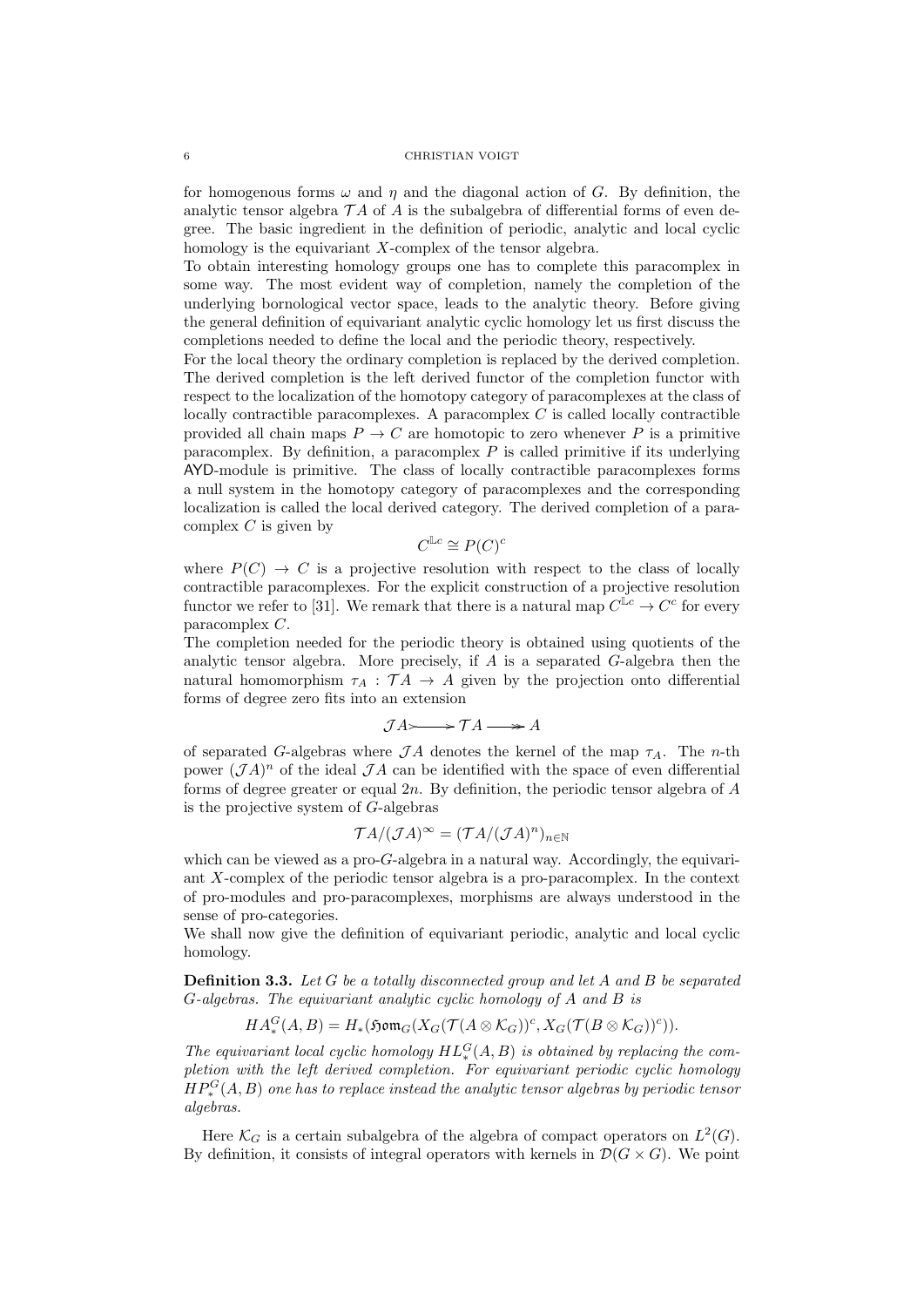out that, despite of the fact that both entries are only paracomplexes, the Homcomplexes occuring on the right hand side are complexes in the usual sense.

It is sometimes useful to extend the previous definition to bornological algebras A and  $B$  with an action of  $G$  by bounded automorphisms which is not necessarily smooth. This is done simply by replacing  $A$  and  $B$  on the right hand side by their smoothings  $\mathfrak{Smod}(\mathfrak{A})$  and  $\mathfrak{Smod}(\mathfrak{B})$ , respectively.

For our considerations below it is crucial to compare the paracomplex  $X_G(\mathcal{T} A)$ with a certain  $B + b$ -complex. More precisely, let A be a separated G-algebra and consider the bornology on  $\Omega_G(A)$  generated by the sets

$$
D \otimes S \cup D \otimes [S]dS \cup \bigcup_{n=1}^{\infty} n! D \otimes [S][dS](dS)^{2n}
$$

for small subsets  $D \subset \mathcal{O}_G$  and  $S \subset A$ . Here we write  $[R]$  for the set  $R \cup \{1\}$  where 1 is the unit in the unitarization. This bornology is called the transposed analytic bornology. We denote by  $\Omega_G^{\text{an}}(A)$  the space  $\Omega_G(A)$  equipped with the transposed analytic bornology. This space is an AYD-module in a natural way and there is a bornological isomorphism  $X_G(\mathcal{T} A) \cong \Omega_G^{\mathsf{an}}(A)$  for every G-algebra A. Moreover the operators b and B induce bounded maps on  $\Omega_G^{\text{an}}(A)$ . In particular, together with the boundary  $B + b$  the space  $\Omega_G^{\text{an}}(A)$  becomes a paracomplex. The following theorem is proved in [31].

**Theorem 3.4.** For every separated  $G$ -algebra  $A$  there exists a natural homotopy equivalence between the paracomplexes  $X_G(\mathcal{T} A)$  and  $\Omega_G^{\mathsf{an}}(A)$ .

As a consequence, in the definition of the analytic and local theory one may replace the equivariant X-complexes by the corresponding  $B + b$ -complexes. An analogous result holds for the periodic theory [30].

Finally, we remark that according to the decomposition of an AYD-module into an elliptic and a hyperbolic part discussed in section 2 we obtain corresponding decompositions of the paracomplexes defining the different cyclic theories. This will be used in section 5 when we study induction in equivariant cyclic homology.

## 4. Restriction and induction of modules and algebras

In this section we discuss restriction and compact induction of G-modules, Galgebras and AYD-modules. We only consider these constructions in the particular cases which are needed in the sequel. For a detailed account to induction and restriction of smooth representations of locally compact groups we refer to [23]. We remark that in the context of equivariant sheaves for totally disconnected groups these constructions are treated in [26].

We begin with compact induction of smooth representations. Let  $K$  be a compact open subgroup of a totally disconnected group  $G$  and let  $V$  be a separated  $K$ module. The compactly induced module  $\text{ind}_{K}^{G}(V)$  of V is given by

$$
ind_K^G(V) = \{ f \in \mathcal{D}(G, V) | f(ts) = s^{-1} \cdot f(t) \text{ for all } t \in G, s \in K \}
$$

where  $G$  acts by left translations. Since  $K$  is open there exists a natural  $K$ equivariant map  $\theta_V : V \to \text{ind}_K^G(V)$  given by  $\theta_V(v)(t) = \chi(t)t^{-1} \cdot v$  where  $\chi$  is the characteristic function of the set K.

One may equivalently describe the compactly induced module as follows. Since K is an open subgroup of G there is an evident map  $\mathcal{D}(K) \to \mathcal{D}(G)$  given by extending functions by zero. We may thus view  $\mathcal{D}(K)$  as a subalgebra of  $D(G)$  if the Haar measure on  $K$  is chosen to be the restriction of the Haar measure on  $G$ . Then there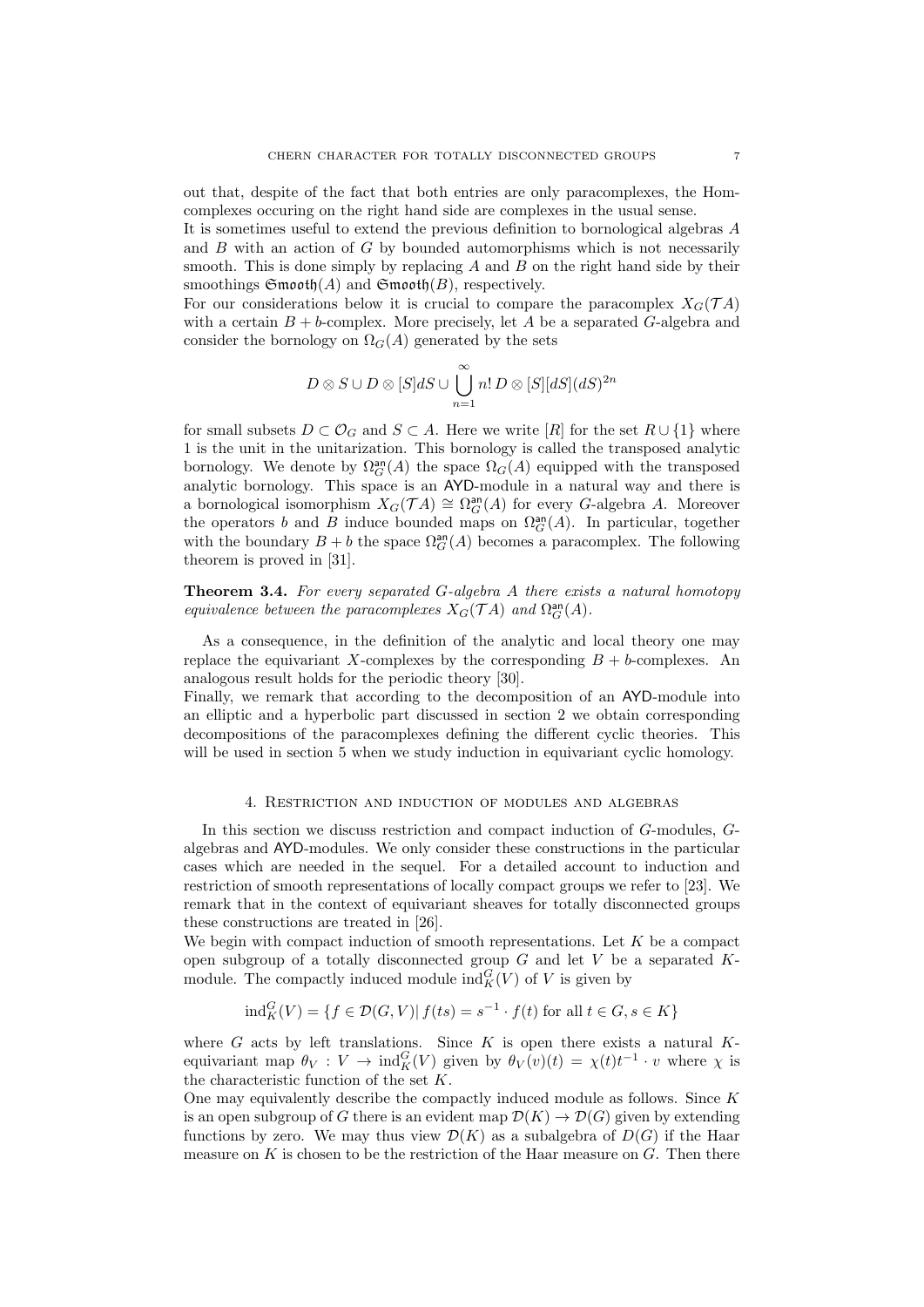is a natural isomorphism  $\Phi : \mathcal{D}(G) \otimes_{\mathcal{D}(K)} V \to \text{ind}_{K}^{G}(V)$  given by

$$
\Phi(f)(t) = \int_K s \cdot f(ts) ds
$$

for the class of  $f \in \mathcal{D}(G, V) = \mathcal{D}(G) \otimes V$ .

If  $W$  is a separated  $G$ -module then restriction of the action to  $K$  yields the structure of a K-module on W. We write  $res_K^G(W)$  for the K-module obtained this way. Compact induction and restriction are related as follows.

**Proposition 4.1.** Let  $K$  be a compact open subgroup of the totally disconnected group G. Then the map  $\theta_V$  induces a natural isomorphism

$$
\text{Hom}_G(\text{ind}_K^G(V), W) \cong \text{Hom}_K(V, \text{res}_K^G(W))
$$

for all separated K-modules V and separated G-modules W.

*Proof.* The map  $\Psi : \text{Hom}_K(V, \text{res}_K^G(W)) \to \text{Hom}_G(\text{ind}_K^G(V), W)$  defined by

$$
\Psi(\phi)(f)=\sum_{t\in G/K}t\cdot\phi(f(t))
$$

is inverse to the canonical map  $\text{Hom}_G(\text{ind}_K^G(V), W) \to \text{Hom}_K(V, \text{res}_K^G(W))$  induced by  $\theta_V$ .

Remark that induction is compatible with completion in the sense that the natural map  $\text{ind}_{K}^{G}(V)^{c} \to \text{ind}_{K}^{G}(V^{c})$  is an isomorphism for every separated K-module V. Next we consider induction and restriction for algebras. Let again  $K$  be a compact open subgroup of  $G$  and let  $B$  be a separated  $K$ -algebra. By definition, the induced G-algebra is  $\text{ind}_{K}^{G}(B)$  with pointwise multiplication. The natural map  $\theta_B : B \to \text{ind}_K^G(B)$  is a K-equivariant algebra homomorphism. Moreover there is a natural K-equivariant homomorphism  $\pi_B : \text{ind}_K^G(B) \to B$  given by  $\pi_B(f) = f(e)$ and satisfying  $\pi_B \theta_B = id$ . On the other hand every separated G-algebra A is a K-algebra in a natural way by restriction of the action. We will frequently denote this K-algebra again by A instead of  $\operatorname{res}^G_K(A)$ .

Let us now discuss induction and restriction of  ${\sf AYD\text{-}modules}$ . If  $K$  is a compact open subgroup of  $G$  there is a natural  $K$ -equivariant inclusion homomorphism  $\mathcal{O}_K \to \mathcal{O}_G$ . Moreover we have an algebra homomorphism  $\mathcal{D}(K) \to \mathcal{D}(G)$  as explained above. These maps yield an algebra homomorphism  $\iota : \mathsf{A}(K) \to \mathsf{A}(G)$ . The induced module  $\text{ind}_{K}^{G}(M)$  of a separated K-AYD-module M is the G-AYD-module defined by

$$
\mathrm{ind}_K^G(M) = \mathsf{A}(G) \otimes_{\mathsf{A}(K)} M
$$

with the obvious left  $A(G)$ -module structure. Conversely, let M be a separated G-AYD-module. We define the restriction  $\operatorname{res}^G_K(M)$  of M to K by

$$
\text{res}^G_K(M) = \mathcal{O}_K \otimes_{\mathcal{O}_G} M
$$

where  $\mathcal{O}_K$  is viewed as an  $\mathcal{O}_G$ -module by restriction of functions. The space  $res_K^G(M)$  becomes a K-module using the diagonal action. Moreover it is a nondegenerate  $\mathcal{O}_K$ -module by multiplication of functions in the first tensor factor. In this way  $res_K^G(M)$  becomes a K-AYD-module.

The following proposition describes the relation between induction and restriction of AYD-modules.

**Proposition 4.2.** Let G be a totally disconnected group and let  $K \subset G$  be a compact open subgroup. Then there exists a natural isomorphism

 $\mathfrak{Hom}_G(\text{ind}_K^G(M), N) \cong \mathfrak{Hom}_K(M, \text{res}_K^G(N))$ 

for all separated K-AYD-modules M and G-AYD-modules N.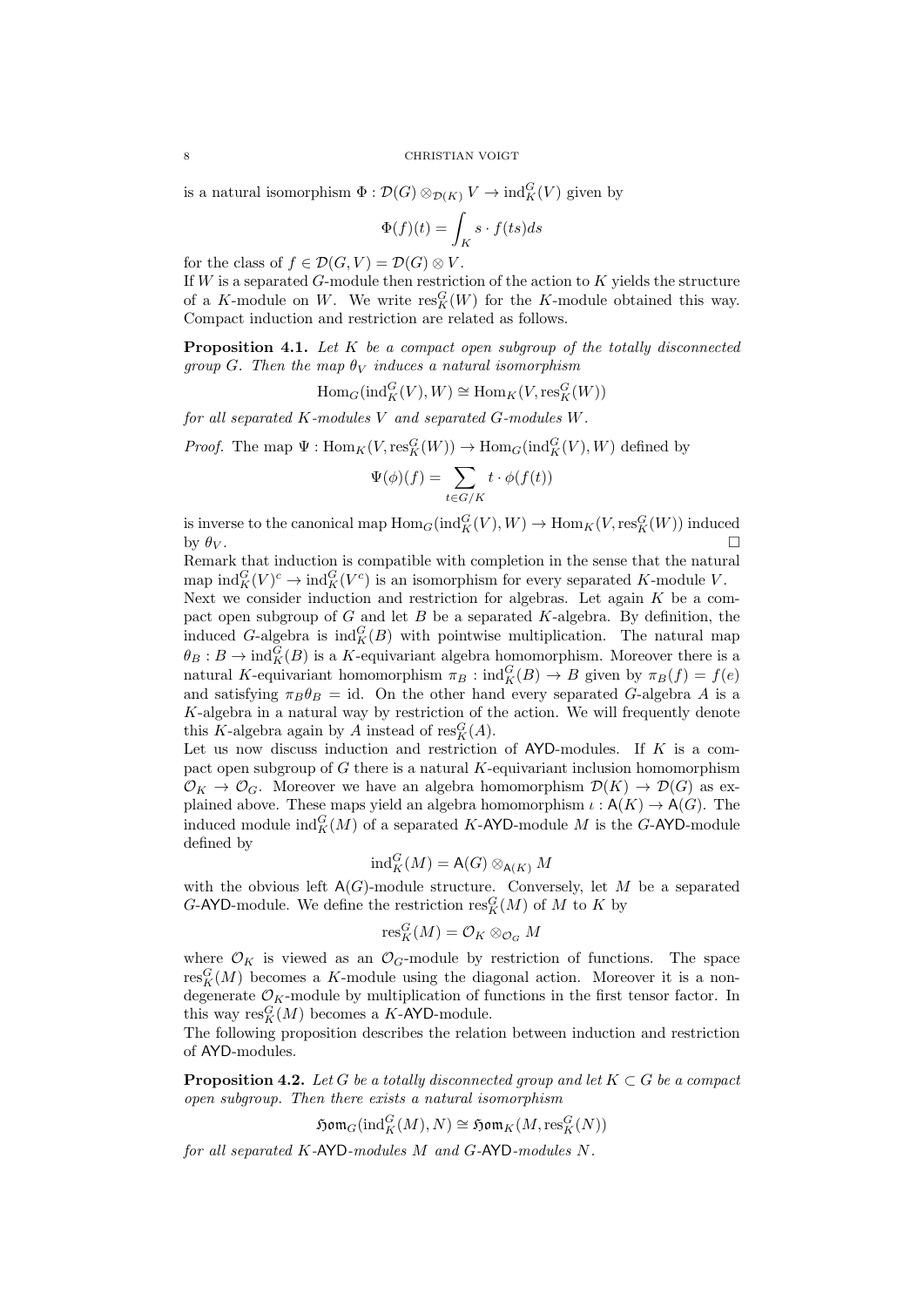*Proof.* We define a map  $\alpha$ :  $\mathfrak{Hom}_K(M, \text{res}_K^G(N)) \to \mathfrak{Hom}_G(\text{ind}_K^G(M), N)$  by

$$
\alpha(\phi)(f \otimes m) = f \cdot \mu(\phi(m))
$$

where  $\mu: \mathcal{O}_K \otimes_{\mathcal{O}_G} N \to N$  is the multiplication map. Conversely, we construct a  $\text{map }\beta:\ \mathfrak{Hom}_G(\text{ind}_K^G(M), N) \rightarrow \mathfrak{Hom}_K(M, \text{res}_K^G(N))$  as follows. Given a G-AYDmap  $\phi: \text{ind}_{K}^{G}(M) \to N$  we let  $\beta(\phi)$  be the composition

$$
M \cong A(K) \otimes_{A(K)} M \xrightarrow{\iota \otimes id} A(G) \otimes_{A(K)} M \xrightarrow{\phi} N \longrightarrow \text{res}^G_K(N)
$$

where the last maps sends  $n \in N$  to  $1 \otimes n \in \mathcal{O}_K \otimes_{\mathcal{O}_G} N = \text{res}^G_K(N)$ . For the first isomorphism we use the fact that M is a nondegenerate  $A(K)$ -module. Explicitly, we have

$$
\beta(\phi)(f \cdot m) = 1 \otimes \phi(\iota(f) \otimes m)
$$

for  $f \in A(K)$  and  $m \in M$ . It is straightforward to check that  $\alpha$  and  $\beta$  are inverse isomorphisms.

We will mainly have to work with G-AYD-modules of the form  $M = \mathcal{O}_G \otimes V$  for some separated G-module V. In this case the reduced module  $res_K^G(M)$  is equal to  $\mathcal{O}_K \otimes \text{res}^G_K(V)$ . In particular, we may identify  $\text{res}^G_K(X_G(A))$  with  $X_K(\text{res}^G_K(A))$  for every separated G-algebra A.

Similarly, there is a useful description of the induced modules for  $K$ -AYD-modules of the form  $\mathcal{O}_K \otimes V$  for a separated K-module V. Let  $\chi \in \mathcal{O}_G$  be the characteristic function of the set K. Note that every element in  $\mathcal{O}_G$  determines a multiplier of  $A(G)$  in a natural way.

**Lemma 4.3.** Let G be a totally disconnected group and let  $K \subset G$  be a compact open subgroup. For every separated  $K$ -module  $V$  we have a natural isomorphism

$$
\mathrm{ind}_{K}^{G}(\mathcal{O}_{K}\otimes V)\cong I\otimes_{\mathcal{D}(K)}V
$$

where  $I \subset A(G)$  denotes the left ideal generated by the multiplier  $\chi$ .

*Proof.* First observe that the ideal  $I$  is indeed right  $K$ -invariant. We define a map  $\alpha: \operatorname{ind}_{K}^{G}(\mathcal{O}_{K} \otimes V) \to I \otimes_{\mathcal{D}(K)} V$  by

$$
\alpha(f \otimes h \otimes v) = f \cdot h \otimes v
$$

for  $f \in \mathsf{A}(G)$  and  $h \otimes v \in \mathcal{O}_K \otimes V$ . Conversely, let  $\beta: I \otimes_{\mathcal{D}(K)} V \to \text{ind}_K^G(\mathcal{O}_K \otimes V)$ be given by

$$
\beta(f \otimes v) = f \otimes \chi \otimes v.
$$

It is easy to check that  $\alpha$  and  $\beta$  define inverse isomorphisms. Finally, remark that if  $M$  is a paracomplex of  $K$ -AYD-modules then the induced module  $\text{ind}_{K}^{G}(M)$  is a paracomplex of G-AYD-modules in a natural way. Similarly, if N is a paracomplex of G-AYD-modules then its restriction  $res_K^G(N)$  is a paracomplex of K-AYD-modules. Observe moreover that the isomorphism obtained in proposition 4.2 is a chain map in this case.

## 5. Induction in equivariant cyclic homology

In this section we study the compatibility of equivariant cyclic homology with induction. We will restrict attention to the situation which arises in the construction of the equivariant Chern character later on.

The main result of this section is the following theorem.

**Theorem 5.1.** Let K be a compact open subgroup of G. For every separated Kalgebra  $A$  and every separated  $G$ -algebra  $B$  there is a natural homotopy equivalence

$$
\mathrm{ind}_K^G(X_K(\mathcal{T}(A\otimes \mathrm{res}^G_K(B))))^{\mathbb{L}c} \simeq X_G(\mathcal{T}(\mathrm{ind}_K^G(A)\otimes B))^{\mathbb{L}c}
$$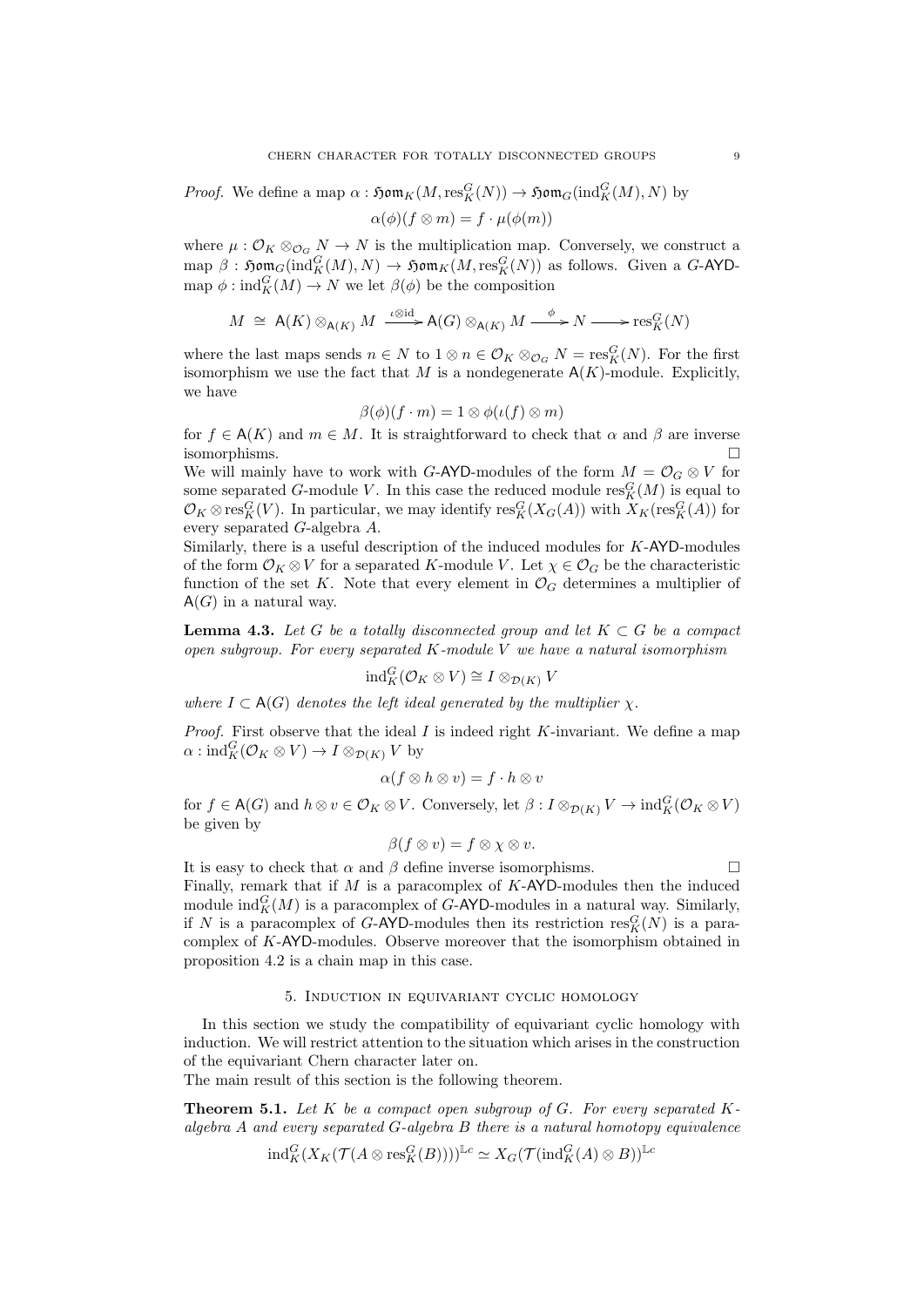of paracomplexes of G-AYD-modules. There are analogous homotopy equivalences if the derived completion is replaced by the ordinary completion or if one considers periodic tensor algebras instead.

The proof of theorem 5.1 is divided into several steps. We will carry out the details for the analytic tensor algebra and the derived completion, the other assertions are obtained in a similar way. For simplicity we assume that the Haar measure on  $G$  is normalized such that the measure of the compact set  $K$  is 1.

Consider the natural K-equivariant homomorphism  $\theta_A : A \to \text{ind}_K^G(A)$  given by  $\theta_A(a)(t) = \chi(t)t^{-1} \cdot a$  where  $\chi$  denotes the characteristic function of the set K. Similarly, we have the K-equivariant homomorphism  $\pi_A : \text{ind}_K^G(A) \to A$  given by  $\pi_A(\alpha) = \alpha(e)$ . Tensoring the previous maps with the identity on B yields Kequivariant homomorphisms  $\theta : A \otimes B \to \text{ind}_{K}^{G}(A) \otimes B$  and  $\pi : \text{ind}_{K}^{G}(A) \otimes B \to$  $A \otimes B$ , respectively. In particular,  $\theta$  induces a K-equivariant homomorphism  $\Theta: \mathcal{T}(A\otimes B)\to \mathcal{T}(\mathrm{ind}_K^G(A)\otimes B)$  and an  $\mathsf{A}(K)$ -linear chain map  $X_K(\mathcal{T}(A\otimes B))\to$  $X_G(\mathcal{T}(\text{ind}_K^G(A) \otimes B))$ . According to proposition 4.2 this map corresponds to an  $A(G)$ -linear chain map

$$
i: \mathrm{ind}_K^G(X_K(\mathcal{T}(A \otimes B))) \to X_G(\mathcal{T}(\mathrm{ind}_K^G(A) \otimes B))
$$

and using lemma 4.3 we obtain the explicit formula

$$
i(F \otimes x_0)(s) = \int_G F(s, t)t \cdot \Theta(x_0) dt
$$

$$
i(F \otimes x_0 Dx_1)(s) = \int_G F(s, t)(t \cdot \Theta(x_0)) D(t \cdot \Theta(x_1)) dt
$$

for i where F is an element in the left ideal  $I \subset A(G)$  generated by the multiplier  $\chi$  and  $x_i \in \mathcal{T}(A \otimes B)$ .

We construct a chain map  $p$  which is going to be the homotopy inverse of  $i$ . Using lemma 4.3 we define  $p: X_G(\mathcal{T}(\text{ind}_K^G(A) \otimes B)) \to \text{ind}_K^G(X_K(\mathcal{T}(A \otimes B)))$  by

$$
p(f \otimes \alpha_0)(s,t) = f(s)(t \cdot \chi)(s)\Pi(t^{-1} \cdot \alpha_0)
$$

$$
p(f \otimes \alpha_0 D\alpha_1)(s,t) = f(s)(t \cdot \chi)(s)\Pi(t^{-1} \cdot \alpha_0)D\Pi(t^{-1} \cdot \alpha_1)
$$

for  $\alpha_i \in \mathcal{T}(\text{ind}_K^G(A) \otimes B)$  where  $\Pi : \mathcal{T}(\text{ind}_K^G(A) \otimes B)) \to \mathcal{T}(B \otimes A)$  denotes the homomorphism induced by  $\pi$  :  $\text{ind}_{K}^{G}(A) \otimes B \to A \otimes B$ . Remark that  $\Pi(t \cdot \alpha)$  has compact support as a function of t for every  $\alpha \in \mathcal{T}(\text{ind}_{K}^{G}(A) \otimes B)$ . It is easy to check that  $p$  is an AYD-map, and by definition  $p$  commutes with the boundary operator d. A straightforward computation shows that  $p$  commutes with the boundary  $b$  as well. It follows that  $p$  is a chain map. We compute

$$
pi(F \otimes x_0)(s,t) = \int_G F(s,r)(t \cdot \chi)(s)\Pi(t^{-1}r \cdot \Theta(x_0))dr
$$
  
= 
$$
\int_K F(s, tr)(t \cdot \chi)(s)\Pi(r \cdot \Theta(x_0))dr
$$

where the second equality follows from left invariance of the Haar measure and the fact that  $\Pi(r \cdot \Theta(x_0))$  vanishes for r outside K. Using that  $\Pi$  is K-equivariant we obtain

$$
\int_{K} F(s, tr)(t \cdot \chi)(s) \Pi(r \cdot \Theta(x_0)) dr = \int_{K} F(s, t)(t \cdot \chi)(s) \Pi \Theta(x_0) dr
$$

$$
= F(s, t)(t \cdot \chi)(s) x_0 = F(s, t) x_0
$$

taking into account that the Haar measure on  $K$  is normalized and that  $F$  is contained in the ideal I. In the same way one calculates

$$
pi(F \otimes x_0 D x_1)(s,t) = F(s,t)x_0 D x_1
$$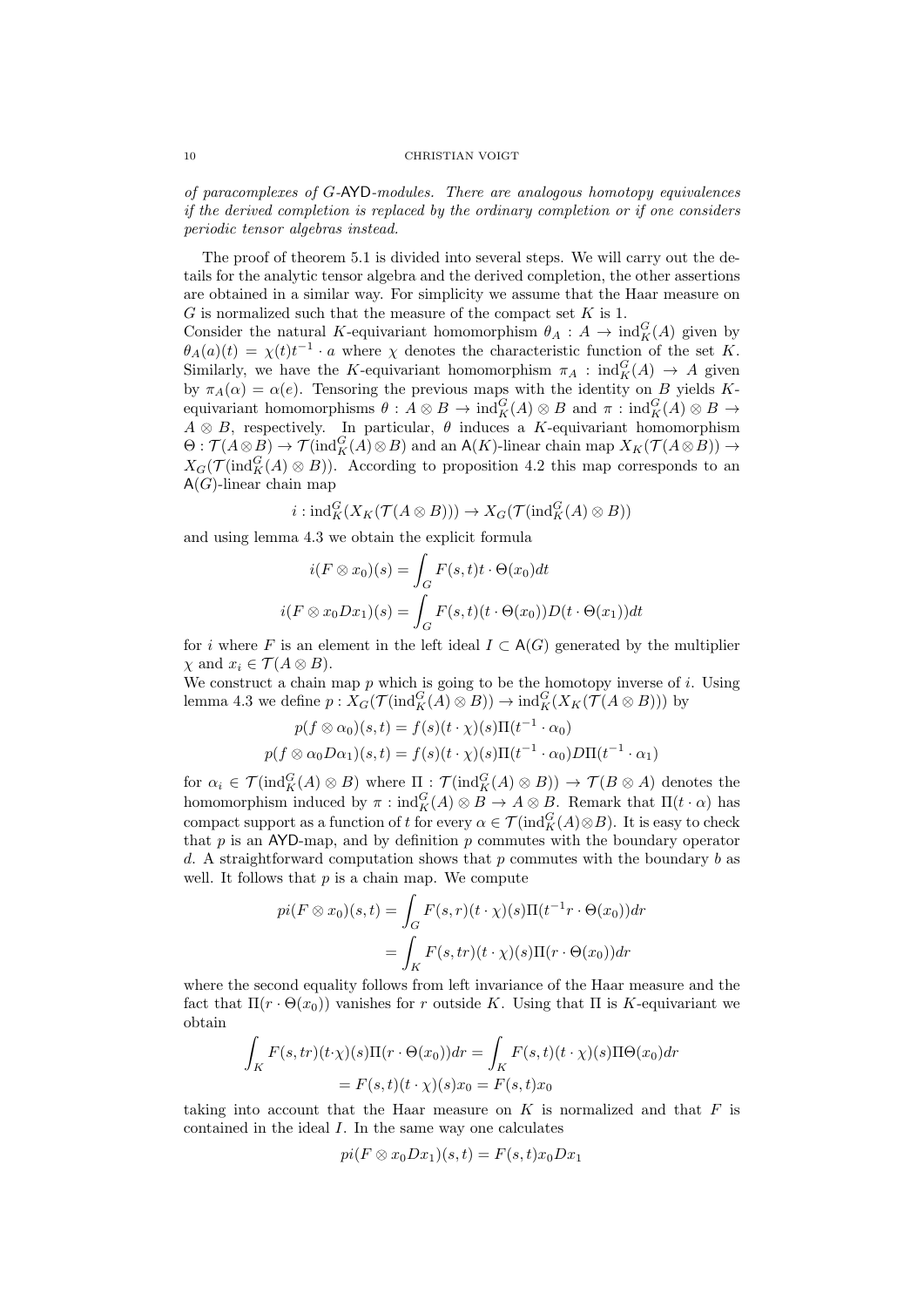in degree one. Hence we have proved the relation  $pi = id$ . Let us now assume that  $A$  and  $B$  are unital and show that  $ip$  is homotopic to the identity. For this it is convenient to use theorem 3.4 and to work with equivariant differential forms instead of equivariant  $X$ -complexes. Rewriting the formula for  $i$ yields

$$
i(F \otimes x_0 dx_1 \cdots dx_n)(s) = \int_G F(s,t)(t \cdot \theta(x_0))d(t \cdot \theta(x_1)) \cdots d(t \cdot \theta(x_n))dt
$$

on  $\text{ind}_{K}^{G}(\Omega_{K}^{n}(A \otimes B)).$  For the map p we obtain

$$
p(f \otimes \alpha_0 d\alpha_1 \cdots d\alpha_n)(s,t) = f(s)(t \cdot \chi)(s)\pi(t^{-1} \cdot \alpha_0)d\pi(t^{-1} \cdot \alpha_1) \cdots d\pi(t^{-1} \cdot \alpha_n)
$$

on  $\Omega_G^n(\text{ind}_K^G(A) \otimes B)$ . Given  $\alpha = \beta \otimes b \in \text{ind}_K^G(A) \otimes B$  let us denote by  $\alpha(t)$  the element  $\beta(t) \otimes b$  in  $A \otimes B$ . Moreover, for  $t \in G$  we write  $\alpha[t]$  for the element in  $\text{ind}_{K}^{G}(A) \otimes B$  given by  $\alpha[t](s) = \alpha(s)\chi(t^{-1}s)$ . That is,  $\alpha[t]$  is equal to the function  $\alpha$  on the coset tK and zero elsewhere. Using this notation we obtain

$$
ip(f \otimes \alpha_0 d\alpha_1 \cdots d\alpha_n)(s)
$$
  
= 
$$
\int_G f(s)(t \cdot \chi)(s)(t \cdot (\theta \pi(t^{-1} \cdot \alpha_0))d(t \cdot \theta \pi(t^{-1} \cdot \alpha_1)) \cdots d(t \cdot \theta \pi(t^{-1} \cdot \alpha_n))dt
$$
  
= 
$$
\int_G f(s)(t \cdot \chi)(s) \alpha_0[t]d\alpha_1[t] \cdots d\alpha_n[t]dt.
$$

This implies

$$
(\mathrm{id} - ip)(f \otimes \alpha_0 d\alpha_1 \cdots d\alpha_n)(s) = \int (1 - \chi(t_1) \cdots \chi(t_n)(t_0 \cdot \chi)(s)) f(s)
$$

$$
\alpha_0[t_0] d\alpha_1[t_0 t_1] \cdots d\alpha_n[t_0 \cdots t_n] dt_0 dt_1 \cdots dt_n
$$

and

$$
(\mathrm{id} - ip)(f \otimes d\alpha_1 \cdots d\alpha_n)(s) = \int (1 - \chi(t_2) \cdots \chi(t_n)(t_1 \cdot \chi)(s)) f(s)
$$

$$
d\alpha_1[t_1] \cdots d\alpha_n[t_1 \cdots t_n] dt_1 \cdots dt_n.
$$

Let us abbreviate  $C = \Omega_G(\text{ind}_K^G(A) \otimes B)$  and define a map  $h: C \to C$  by

$$
h(f \otimes \alpha_0 d\alpha_1 \cdots d\alpha_n)(s) = \sum_{j=0}^{n-1} (-1)^j \int \chi(t_1) \cdots \chi(t_j) \eta(t_{j+1}) f(s) \alpha_0[t_0] d\alpha_1[t_0 t_1] \cdots
$$
  

$$
\cdots d\alpha_j[t_0 \cdots t_j] d1[t_0 \cdots t_j] d\alpha_{j+1}[t_0 \cdots t_{j+1}] \cdots d\alpha_n[t_0 \cdots t_n] dt_0 \cdots dt_n
$$
  

$$
+ (-1)^n \int \chi(t_1) \cdots \chi(t_n) f(s) (t_0 \cdot \eta)(s) \alpha_0[t_0] d\alpha_1[t_0 t_1] \cdots
$$
  

$$
\cdots d\alpha_n[t_0 \cdots t_n] d1[t_0 \cdots t_n] dt_0 \cdots dt_n
$$

where  $\eta(t) = 1 - \chi(t)$  as well as

$$
h(f \otimes d\alpha_1 \cdots d\alpha_n)(s) = \sum_{j=1}^{n-1} (-1)^j \int \chi(t_2) \cdots \chi(t_j) \eta(t_{j+1}) f(s) d\alpha_1[t_1] d\alpha_2[t_1t_2] \cdots
$$

$$
\cdots d\alpha_j[t_1 \cdots t_j] d1[t_1 \cdots t_j] d\alpha_{j+1}[t_1 \cdots t_{j+1}] \cdots d\alpha_n[t_1 \cdots t_n] dt_1 \cdots dt_n
$$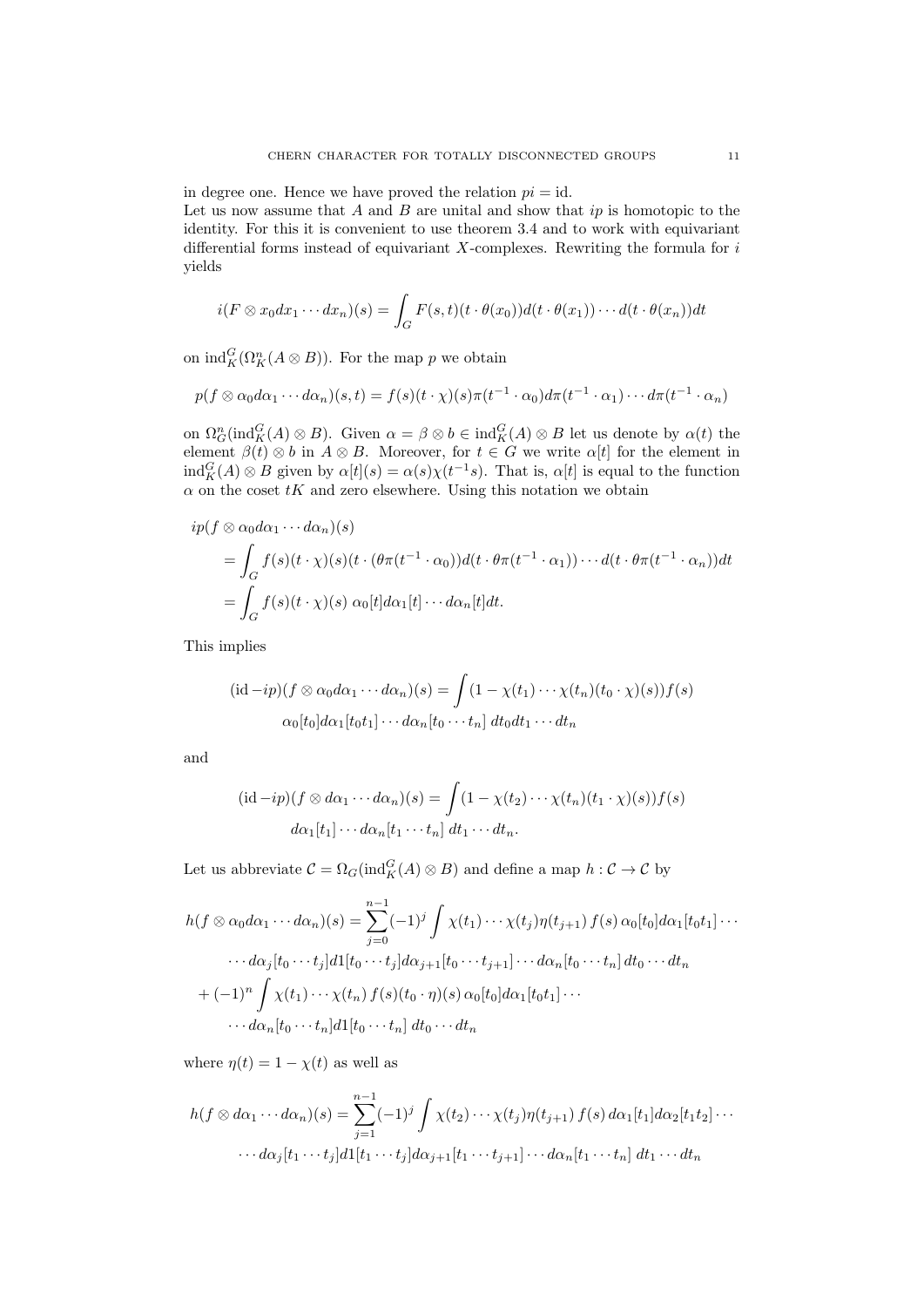12 CHRISTIAN VOIGT

+
$$
\sum_{j=1}^{n-1}(-1)^{j+n}\int \chi(t_2)\cdots\chi(t_j)\eta(t_{j+1})f(s)\eta(t_1^{-1}s^{-1}t_1\cdots t_n)
$$
  
\n
$$
s^{-1}\cdot\alpha_n[t_1\cdots t_n]ds^{-1}\cdot1[t_1\cdots t_n]d\alpha_1[t_1]\cdots
$$
  
\n
$$
\cdots d\alpha_j[t_1\cdots t_j]d1[t_1\cdots t_j]d\alpha_{j+1}[t_1\cdots t_{j+1}]\cdots d\alpha_{n-1}[t_1\cdots t_{n-1}]dt_1\cdots dt_n
$$
  
\n+
$$
(-1)^n\int \chi(t_2)\cdots\chi(t_n)\,f(s)(t_1\cdot\eta)(s)\,d\alpha_1[t_1]d\alpha_2[t_1t_2]\cdots
$$
  
\n
$$
\cdots d\alpha_n[t_1\cdots t_n]d1[t_1\cdots t_n]dt_1\cdots dt_n
$$
  
\n+
$$
\int \chi(t_2)\cdots\chi(t_n)\,f(s)(t_1\cdot\eta)(s)\,ds^{-1}\cdot1[t_1]d\alpha_1[t_1]\cdots d\alpha_n[t_1\cdots t_n]dt_1\cdots dt_n.
$$

It is easy to check that  $h$  is an AYD-map and bounded with respect to the analytic bornology. A lengthy but straightforward computation yields the relation

$$
bh + hb = id - ip
$$

on  $\mathcal C$  which shows that ip is homotopic to the identity with respect to the Hochschild operator. Moreover we have  $hi = 0$  and  $ph = 0$ .

Recall that  $M \otimes_T \mathbb{C}$  denotes the space of T-coinvariants of an AYD-module M. We are interested in the space  $\mathcal{C} \otimes_T \mathbb{C}$  of coinvariants of C. The transposed analytic bornology on this space is generated by sets of the form

$$
D \otimes S \cup D \otimes [S]dS \cup \bigcup_{n=1}^{\infty} n! D \otimes [S][dS](dS)^{2n}
$$

where  $D \subset \mathcal{O}_G$  and  $S \subset \text{ind}_K^G(A) \otimes B$  are small. Actually it suffices to consider sets D and S of a special form. Let us fix a K-invariant small disk R of  $A \otimes B$  containing the identity element. We may assume that S consists of all  $\alpha$  in  $\text{ind}_{K}^{G}(A) \otimes B$  with support in a K-invariant compact subset L of G such that the element  $\alpha(t)$  is contained in R for all  $t \in G$ . For the set D we may assume that it is closed under multiplication by all functions  $t \cdot \eta$  for  $t \in L$ . Let us call the pair D and S special if these conditions are satisfied.

We define endomorphisms  $T_j$  of  $\Omega_G^n(\text{ind}_K^G(A) \otimes B) \otimes_T \mathbb{C}$  by the formula

 $T_j(f \otimes \alpha_0 d\alpha_1 \cdots d\alpha_n)(s) = f(s) (s^{-1} \cdot \alpha_0) d(s^{-1} \cdot \alpha_1) \cdots d(s^{-1} \cdot \alpha_{j-1}) d\alpha_j \cdots d\alpha_n,$ and for small subsets  $D$  and  $S$  as before we set

$$
D\Omega^{n}(S) = \bigcup_{j=0}^{n} T_{j}(D \otimes [S](dS)^{n})
$$

for  $n > 0$  as well as  $D\Omega^{0}(S) = D \otimes S$ . Using this notation we obtain the following estimate.

**Lemma 5.2.** Let  $D$  and  $S$  be a pair of special small sets. There exists a positive constant m dependent on S such that  $(hB)^{j}(x)$  can be written as a sum of at most

$$
m^{n+1}(n+1)(n+3)\cdots(n+2j-1)2
$$

terms in  $D\Omega^{n+2j}(S)$  for any  $x \in D\Omega^n(S)$  and  $j \in \mathbb{N}$ .

*Proof.* Let us fix an element  $x \in D\Omega^n(S)$ . Then, by definition, the element  $B(x)$  is given as a sum of  $n+1$  terms contained in  $D\Omega^{n+1}(S)$ . Similarly,  $h(x)$  is given as a finite sum of elementary terms. Let  $m$  be the number of elements in the image of L in  $G/K$  under the canonical projection where  $L \subset G$  is the compact subset occuring in the definition of S. Using that  $D$  and  $S$  are special it is easily seen that each term in the formula for  $h(x)$  can be written as a sum of at most  $m^{n+1}$  elements belonging to  $D\Omega^{n+1}(S)$ . It suffices to estimate the number of nonzero summands in  $(hB)^{j}(x)$  for all j. In the definition of h for elements in the image of the map d only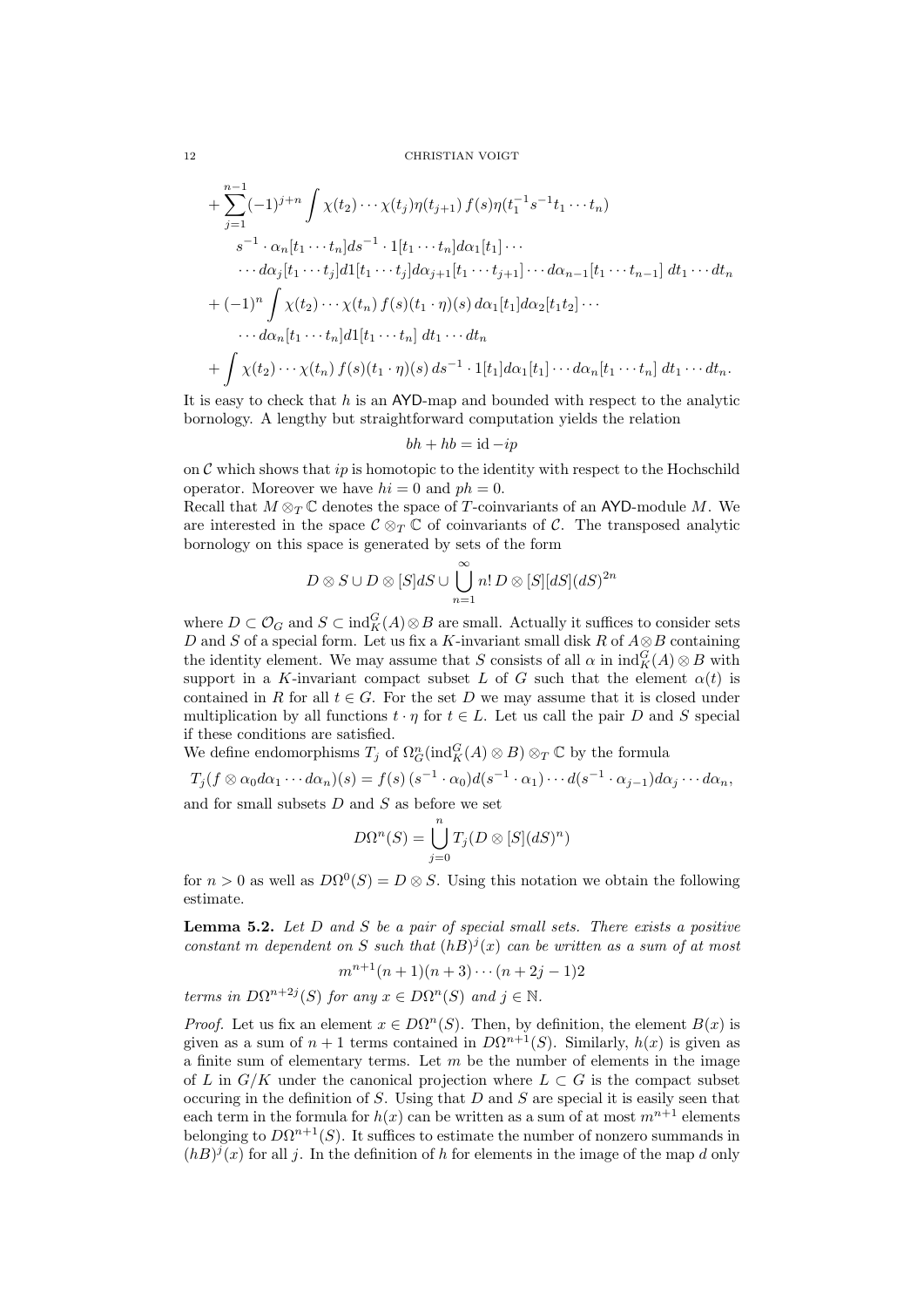the terms in the second sum are not contained in the kernel of  $d$ . It follows that  $(hB)^{j}(x)$  can be written as a sum of at most  $m^{n+1}(n+1)(n+3)\cdots(n+2j-1)2$ terms in  $D\Omega^{n+2j}(S)$  as claimed.

With the notation as above we let  $D\Omega(S)$  be the circled convex hull of the set

$$
\bigcup_{n=0}^{\infty} n! D\Omega^{2n}(S) \cup \bigcup_{n=0}^{\infty} n! D\Omega^{2n+1}(S)
$$

in  $\mathcal{C} \otimes_T \mathbb{C}$ . If D and S are small then the set  $D\Omega(S)$  is small in the transposed analytic bornology. Using lemma 5.2 we construct a map on the coinvariants of the derived completion  $\mathcal{C}^{\mathbb{L}c}$  as follows.

**Proposition 5.3.** On the space of coinvariants  $\mathcal{C}^{\mathbb{L}c} \otimes_T \mathbb{C}$  of the derived completion of the paracomplex  $\mathcal C$  the series

$$
\sum_{j=0}^{\infty} (-1)^j (hB)^j
$$

determines an endomorphism of AYD-modules.

*Proof.* Every small subset of  $\mathcal{C} \otimes_{\mathcal{T}} \mathbb{C}$  is contained in a set of the form  $D\Omega(S)$  where  $D$  and  $S$  are a special pair of small sets in the sense above. Using lemma 5.2 we see that the partial sums in the above series satisfy the Cauchy criterion if they are viewed as bounded linear maps from the normed space  $\langle D\Omega(S)\rangle$  into the normed space  $\langle D\Omega(\lambda S)\rangle$  provided  $\lambda$  is chosen such that  $\lambda^{n+2j} \geq 2m^{n+1}4^j$  for all n and j. It follows that the series converges to a bounded AYD-map from  $A(G)\langle D\Omega(S)\rangle$  into the completion of  $A(G)\langle D\Omega(\lambda S)\rangle$ . In this way one obtains an endomorphism of  $(C \otimes_T \mathbb{C})^{\mathbb{L}c}$ . Inspecting the construction of the derived completion yields a natural isomorphism  $\mathcal{C}^{\mathbb{L}c} \otimes_T \mathbb{C} \cong (\mathcal{C} \otimes_T \mathbb{C})^{\mathbb{L}c}$ . This proves the assertion. Let us write  $C = \overline{C}^{\mathbb{L}c}$  and consider the map  $k : C \otimes_T \mathbb{C} \to C \otimes_T \mathbb{C}$  obtained in proposition 5.3. Using this map we are able to apply the perturbation lemma [15]. More precisely, together with the previously established properties of the maps  $i, p$ and  $h$  we obtain the relation

$$
ip - id = [\partial, k]
$$

on  $C \otimes_T \mathbb{C}$  where  $\partial$  denotes the boundary map  $B + b$ . For the precise formulation and a proof of the perturbation lemma in the context of paramixed complexes we refer to [30].

Let us denote the natural projection  $C \to C \otimes_T \mathbb{C}$  by q. It is not hard to check that there exists an AYD-map  $K: C \to C$  lifting k. As a consequence we see in particular that the image of

$$
\delta = id - ip + [\partial, K]
$$

is contained in the kernel (id  $-T$ )C of q.

**Lemma 5.4.** The chain map  $\delta: C \to C$  is homotopic to zero. Consequently, the chain map ip :  $C \rightarrow C$  is homotopic to the identity.

*Proof.* We have to consider the elliptic and hyperbolic part of  $C$  separately. On the elliptic part we have  $(id - T)C_{ell} = (id - E)C_{ell}$  where E is the canonical projection on the T-invariant part. The argument given in the proof of proposition 3.4 in [32] shows that the natural inclusion (id  $-E$ ) $C_{\text{ell}} \rightarrow C_{\text{ell}}$  is homotopic to zero. Hence the chain map  $\delta$  is homotopic to zero on the elliptic part.

Now consider the hyperbolic part. According to proposition 4.1 the G-module  $\text{ind}_{K}^{G}(A)$  is projective. Hence the G-module  $\text{ind}_{K}^{G}(A) \otimes B$  is projective as well, and it follows that  $C$  is a projective AYD-module [30]. It is then easy to check that

$$
(\mathrm{id} - T) : C_{\mathrm{hyp}} \to (\mathrm{id} - T)C_{\mathrm{hyp}}
$$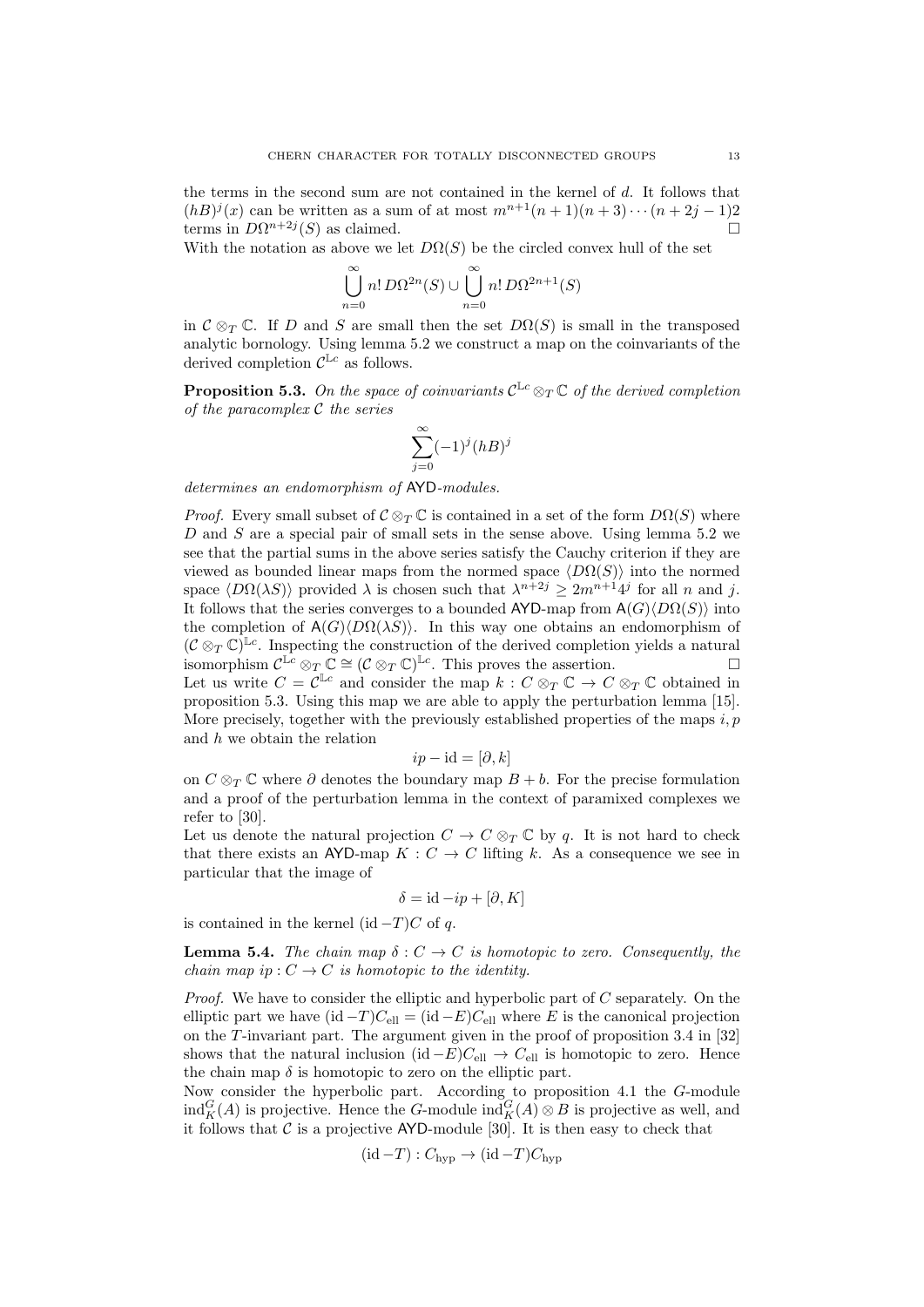is an isomorphism. Hence there exists a chain map  $\Delta: C_{\text{hyp}} \to C_{\text{hyp}}$  such that  $\delta = (\text{id} - T)\Delta$  on  $C_{\text{hvp}}$ . Since  $\text{id} - T$  is homotopic to zero this shows that the restriction of  $\delta$  to the hyperbolic part is homotopic to zero. We conclude that ip is homotopic to the identity on  $C$ .

Lemma 5.4 completes the proof of theorem 5.1 in the case that the algebras  $A$ and  $B$  are unital. Now let  $A$  and  $B$  be arbitrary and consider the canonical split extension  $0 \to A \to A^+ \to \mathbb{C} \to 0$  of K-algebras. The corresponding extension

 $0 \to \text{ind}_{K}^{G}(A) \to \text{ind}_{K}^{G}(A^{+}) \to \text{ind}_{K}^{G}(\mathbb{C}) \to 0$ 

of G-algebras has an equivariant splitting as well, and similarly we have the split extension  $0 \to B \to B^+ \to \mathbb{C} \to 0$  of G-algebras. Using the result in the unital case we obtain the assertion for general  $A$  and  $B$  by considering tensor products of the algebras in these extensions and excision for K-equivariant and G-equivariant local cyclic homology [31]. This finishes the proof of theorem 5.1.

Let us discuss some consequences of theorem 5.1. First of all, we deduce that induction from compact open subgroups descends to the level of equivariant cyclic homology.

**Theorem 5.5.** Let  $K \subset G$  be a compact open subgroup. Then there exists a transformation

$$
\mathrm{ind}_{K}^{G}:HL_{*}^{K}(A,B)\rightarrow HL_{*}^{G}(\mathrm{ind}_{K}^{G}(A),\mathrm{ind}_{K}^{G}(B))
$$

which is compatible with the composition product. Analogous transformations exist for the analytic and periodic theories.

Proof. Using lemma 4.3 one checks that induction is compatible with derived completion in the sense that there is a natural isomorphism

$$
\mathrm{ind}_K^G(X_K(\mathcal{T}(C\otimes \mathcal{K}_G))^{\mathbb{L}c})\cong \mathrm{ind}_K^G(X_K(\mathcal{T}(C\otimes \mathcal{K}_G)))^{\mathbb{L}c}
$$

for every  $K$ -algebra  $C$ . Hence theorem 5.1 yields a natural homotopy equivalence

$$
\mathrm{ind}_{K}^{G}(X_{K}(\mathcal{T}(C\otimes \mathcal{K}_{K}))^{\mathbb{L}c})\simeq X_{G}(\mathcal{T}(\mathrm{ind}_{K}^{G}(C)\otimes \mathcal{K}_{G}))^{\mathbb{L}c}
$$

where we take into account stability of  $K$ -equivariant cyclic homology [31]. As a consequence one obtains easily the desired induction homomorphism for the local theory. The assertions for the analytic and the periodic theories are proved in the same way.  $\Box$ 

Furthermore we obtain the following induction isomorphism.

**Theorem 5.6.** Let  $K \subset G$  be a compact open subgroup. For every separated Kalgebra A and every separated G-algebra B there exists a natural isomorphism

$$
HL^G_*(\mathrm{ind}_K^G(A), B) \cong HL^K_*(A, \mathrm{res}^G_K(B)).
$$

Analogous isomorphisms hold for the analytic and periodic theories.

Proof. Using the fact that induction is compatible with derived completion this follows again by the homotopy equivalence

$$
ind_K^G(X_K(\mathcal{T}(A\otimes \mathcal{K}_G)))^{\mathbb{L}c} \simeq X_G(\mathcal{T}(ind_K^G(A) \otimes \mathcal{K}_G))^{\mathbb{L}c}
$$

obtained in theorem 5.1 together with proposition 4.2 and stability. In the same way one obtains the assertions for the analytic and the periodic theories.  $\Box$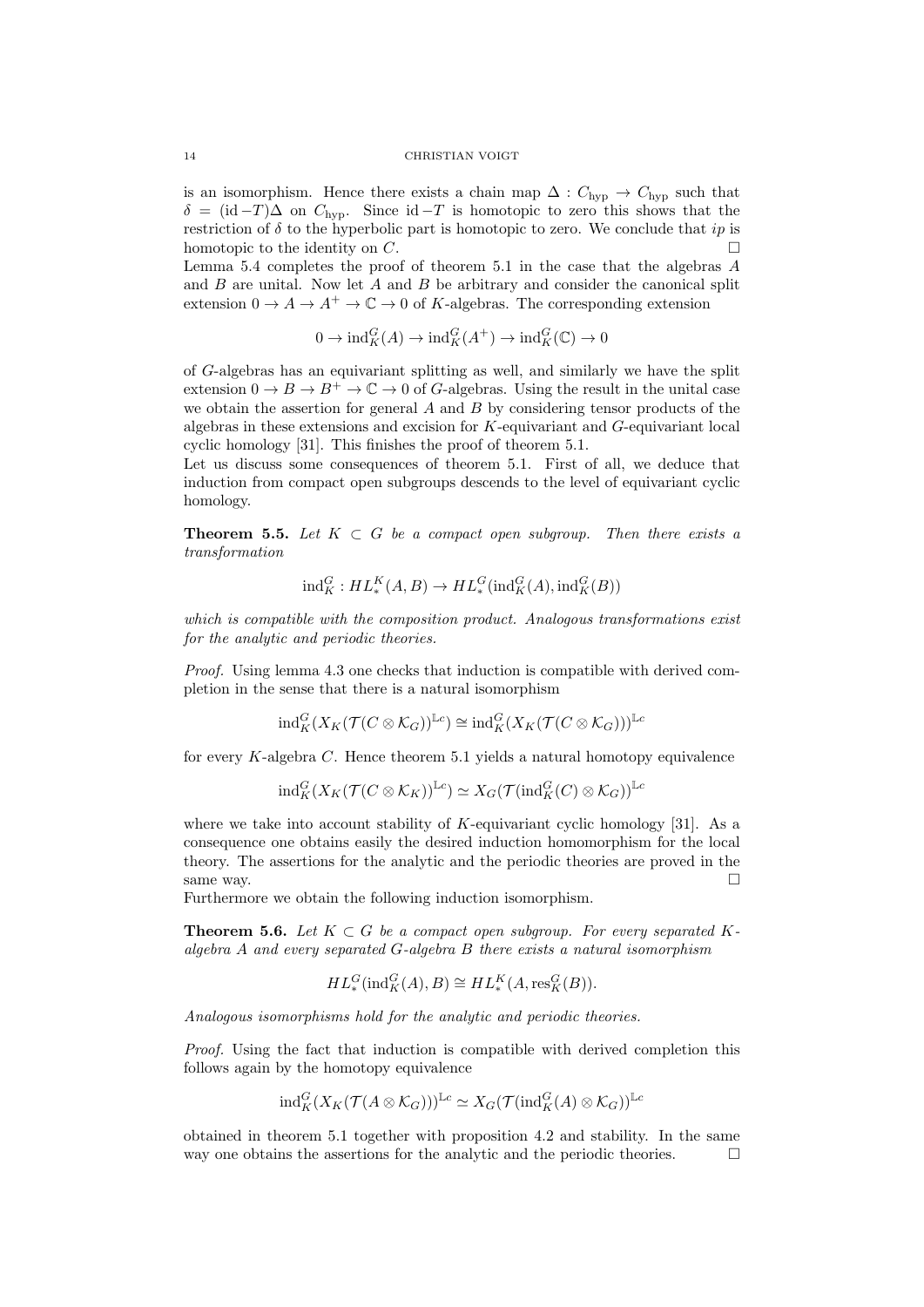#### 6. The equivariant Chern character

In this section we construct the equivariant Chern character with values in bivariant equivariant cohomology in the sense of Baum and Schneider.

The first ingredient in this construction is the equivariant Chern-Connes character into equivariant local cyclic homology obtained in [31].

**Theorem 6.1.** Let A and B be separable  $G-C^*$ -algebras. Then there exists a transformation

# $ch_*^G : KK_*^G(A, B) \to HL_*^G(A, B)$

which is compatible with the Kasparov product in  $KK_*^G$  and the composition product in  $HL^G_*$ . This transformation maps elements in  $KK^G_0(A, B)$  induced by equivariant  $*$ -homomorphisms from A to B to the corresponding elements in  $HL_0^G(A, B)$ .

We remark that in the context of local cyclic homology all  $G-C^*$ -algebras are equipped with the precompact bornology. Moreover, it is understood that the smoothing functor  $\mathfrak{S}$ mooth is applied to the resulting bornological algebras since, unless  $G$  is discrete, the group action on a  $G-C^*$ -algebra is not smooth in general. For more information we refer to [31].

We shall apply theorem 6.1 in the case that  $A$  and  $B$  are algebras of functions on G-simplicial complexes in the sense of [32]. By definition, a G-simplicial complex is a simplicial complex equipped with smooth, simplicial and type-preserving action of the group  $G$ . In the sequel we will only consider  $G$ -simplicial complexes that have at most countably many simplices. In order to determine the right hand side of the Chern-Connes character further in this situation we have to pass to smooth functions. A suitable notion of smooth functions on simplicial complexes was introduced in  $[32]$ . For a locally finite G-simplicial complex Z the resulting algebra  $C_c^{\infty}(Z)$  of regular smooth functions with compact support is a G-algebra in a natural way. Moreover, it is shown in [31] that the inclusion  $C_c^{\infty}(Z) \to \mathfrak{S}$ mooth $(C_0(Z))$ induces an invertible element in the local theory provided Z is finite dimensional. It follows that there is an isomorphism

$$
HL^G_*(C_0(X), C_0(Y)) \cong HL^G_*(C_c^\infty(X), C_c^\infty(Y))
$$

for all finite dimensional locally finite  $G$ -simplicial complexes  $X$  and  $Y$  which is compatible with the composition product.

The next aim is to determine the equivariant local cyclic homology of algebras of regular smooth functions. In order to do this we shall use two auxiliary homology theories. Firstly, we define  $HLA_*^G(A, B)$  by

$$
HLA_*^G(A,B)=H_*(\mathfrak{Hom}_G(X_G(\mathcal{T}(A\otimes \mathcal{K}_G))^{\mathbb{L} c},X_G(\mathcal{T}(B\otimes \mathcal{K}_G))^c))
$$

for all G-algebras A and B. By construction, this theory is a combination of equivariant local and analytic cyclic homology. There is a homomorphism

$$
HL^G_*(A, B) \to HLA^G_*(A, B)
$$

induced by the canonical map from the derived completion to the ordinary completion in the second variable. According to a result from [31] the natural chain  $\limsup X_G(\mathcal{T}(B\otimes \mathcal{K}_G))^{\mathbb{L}_c} \to X_G(\mathcal{T}(B\otimes \mathcal{K}_G))^c$  is an isomorphism in the local derived category provided  $\hat{B}$  is a Schwartz space satisfying the approximation property. This yields the following assertion.

Proposition 6.2. Assume that B is a G-algebra whose underlying bornological vector space is a Schwartz space satisfying the approximation property. Then the natural map

$$
HL^G_*(A, B) \to HLA^G_*(A, B)
$$

is an isomorphism for every separated G-algebra A.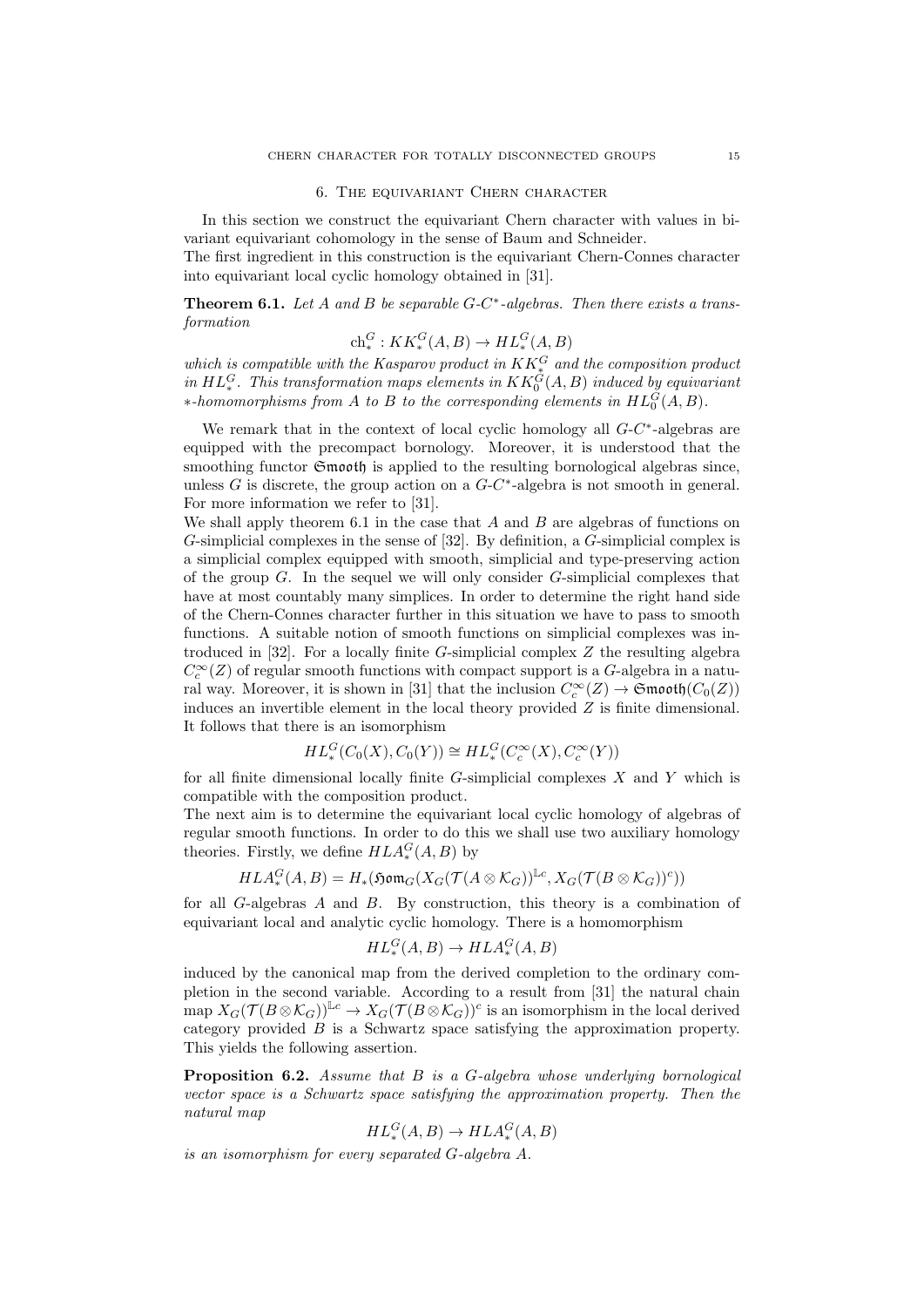#### 16 CHRISTIAN VOIGT

In particular, proposition 6.2 applies in the case that  $B = C_c^{\infty}(Y)$  for a finite dimensional locally finite  $G$ -simplicial complex  $Y$ . Let us define another homology theory  $HPA_*^G(A, B)$  by

 $HPA_*^G(A, B) = H_*(\mathfrak{Hom}_G(X_G(\mathcal{T}(A \otimes \mathcal{K}_G)/\mathcal{J}(A \otimes \mathcal{K}_G)^\infty), X_G(\mathcal{T}(B \otimes \mathcal{K}_G))^c))$ for all  $G$ -algebras  $A$  and  $B$ . This theory provides a link between equivariant periodic cyclic homology and  $HAL<sub>*</sub><sup>G</sup>$ . In particular, there is a natural transformation

 $HPA_*^G(A, B) \to HLA_*^G(A, B)$ 

induced by the canonical map from the derived completion to the ordinary completion and the projection from the analytic tensor algebra to the periodic tensor algebra in the first variable.

**Proposition 6.3.** Let  $X$  be a G-finite proper G-simplicial complex and let  $B$  be any G-algebra. Then the natural map

$$
HPA^G_*(C_c^\infty(X), B) \to HLA^G_*(C_c^\infty(X), B)
$$

is an isomorphism.

*Proof.* Observe that the transformation  $HPA_*^G(A, B) \to HLA_*^G(A, B)$  is compatible with the boundary maps in the six-term exact sequences associated to an extension of algebras. Using induction on the dimension of X and excision [30], [31] it suffices to prove the assertion in the case that  $X = G/K$  is a homogenous space for a compact open subgroup K of G. Remark that we have  $C_c^{\infty}(X) = \text{ind}_{K}^{G}(\mathbb{C})$  in this situation and consider the commutative diagram

$$
X_G(\mathcal{T}(\text{ind}_K^G(\mathbb{C}) \otimes \mathcal{K}_G))^{\mathbb{L}c} \longrightarrow X_G(\mathcal{T}(\text{ind}_K^G(\mathbb{C}) \otimes \mathcal{K}_G)/\mathcal{J}(\text{ind}_K^G(\mathbb{C}) \otimes \mathcal{K}_G)^\infty)
$$
  
\n
$$
\uparrow \simeq \qquad \qquad \uparrow \simeq
$$
  
\n
$$
\text{ind}_K^G(X_K(\mathcal{T}(\mathcal{K}_G)))^{\mathbb{L}c} \longrightarrow \text{ind}_K^G(X_K(\mathcal{T}(\mathcal{K}_G)/\mathcal{J}(\mathcal{K}_G)^\infty)
$$
  
\n
$$
\uparrow \simeq \qquad \qquad \uparrow \simeq
$$
  
\n
$$
\text{ind}_K^G(\mathcal{O}_K[0])^{\mathbb{L}c} \longrightarrow \text{ind}_K^G(\mathcal{O}_K[0])
$$

where the upper vertical homotopy equivalences are obtained using theorem 5.1 and the lower vertical homotopy equivalences follow from stability in equivariant cyclic homology [30], [31]. According to the definition of the derived completion the lower horizontal map is an isomorphism. Hence the remaining horizontal arrows in this diagram are homotopy equivalences. This yields the assertion for  $X = G/K$  and finishes the proof.

Applying the natural projection from the analytic to the periodic tensor algebra in the second variable we obtain a transformation

$$
P A_*^G(A, B) \to H P_*^G(A, B)
$$

for all separated G-algebras A and B.

 $H$ 

**Proposition 6.4.** Let X and Y be G-simplicial complexes where X is G-finite and proper and  $Y$  is finite dimensional and locally finite. Then the natural map

$$
HPA^G_*(C_c^\infty(X), C_c^\infty(Y)) \to HP^G_*(C_c^\infty(X), C_c^\infty(Y))
$$

is an isomorphism.

Proof. Using excision in the first variable we can reduce the assertion to the case that  $X = G/K$  is a homogenous space where K is a compact open subgroup of G. Due to theorem 5.1 it thus suffices to consider the case that  $G$  is compact and that  $X$  is a point. Observe that for a compact group  $G$  the chain complexes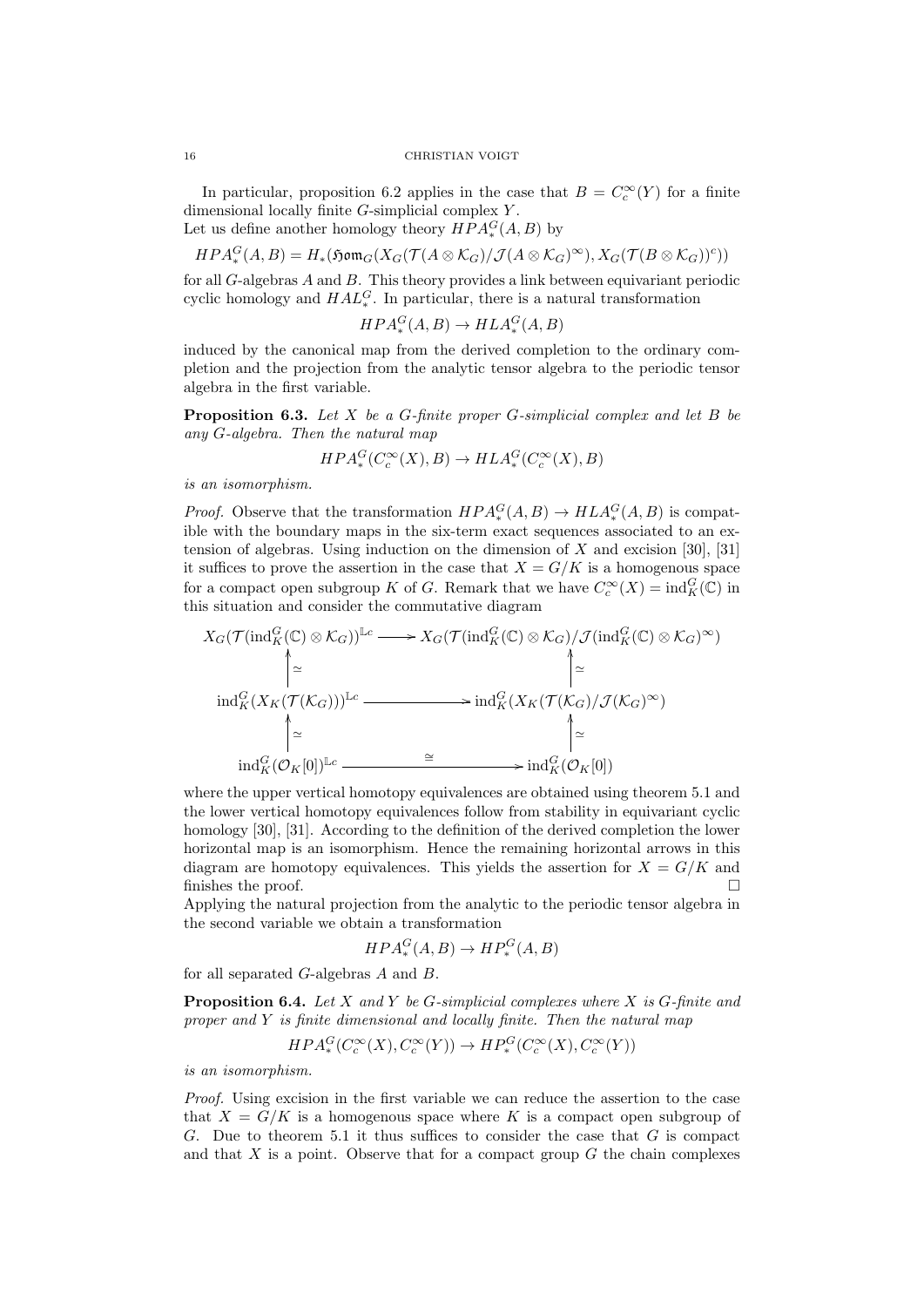defining  $HPA_*^G(\mathbb{C}, B)$  and  $HP_*^G(\mathbb{C}, B)$  for a G-algebra B are obtained by taking the G-invariant part of  $X_G(\mathcal{T}(B))^c$  and  $X_G(\mathcal{T}(B)/\mathcal{J}(B)^\infty)$ , respectively. We will now use induction on the dimension of Y. If  $\dim(Y) = 0$  the space Y is the disjoint union of a family of homogenous spaces. Accordingly, we have

$$
C_c^{\infty}(Y) = \bigoplus_{j \in J} C(G/K_j)
$$

for some countable index set J in this case where each  $K_j$  is an open subgroup of the compact group  $G$ . If the set  $J$  is finite it follows in the same way as in the proof of proposition 6.3 that the natural map

$$
X_G(\mathcal{T}(C^{\infty}(Y)))^c \to X_G(\mathcal{T}(C^{\infty}(Y))/\mathcal{J}(C^{\infty}(Y))^{\infty})
$$

is a homotopy equivalence. Observe that due to stability we may drop the algebra  $\mathcal{K}_G$  in our arguments since G is compact. In order to treat the case of an infinite index set J we use a direct limit argument. More precisely, since completion commutes with direct limits the natural map

$$
\bigoplus_{j\in J} HPA_*^G(\mathbb{C}, C(G/K_j)) \to HPA_*^G(\mathbb{C}, C_c^\infty(Y))
$$

is an isomorphism. For the periodic theory there is an analogous isomorphism according to the results obtained in  $[32]$ . Using the case of finite J treated before it follows that the claim is true for arbitrary  $Y$  of dimension 0. As in the proof of proposition 6.3 the induction step is carried out using excision.  $\Box$ The link between equivariant cyclic homology and the theory of Baum and Schneider is provided by the main result of [32].

**Theorem 6.5.** Let  $G$  be a totally disconnected group and let  $X$  and  $Y$  be finite dimensional locally finite  $G$ -simplicial complexes. If the action of  $G$  on  $X$  is proper there exists an isomorphism

$$
HP^G_*(C_c^\infty(X), C_c^\infty(Y)) \cong \bigoplus_{j \in \mathbb{Z}} H^{s+2j}_G(X, Y).
$$

Combining theorem 6.1 with propositions 6.2, 6.3, 6.4 and theorem 6.5 we obtain the following result.

**Theorem 6.6.** Let G be a totally disconnected group and let X and Y be finite dimensional locally finite G-simplicial complexes. If  $X$  is proper and G-finite there exists an equivariant Chern character

$$
ch^G_* : KK^G_*(C_0(X), C_0(Y)) \to \bigoplus_{j \in \mathbb{Z}} H^{*+2j}_G(X, Y)
$$

which becomes an isomorphism after tensoring the left hand side with C.

*Proof.* It is not very hard to verify that the character  $ch_*^G$  is natural with respect to proper equivariant simplicial maps in both variables. In order to show that it becomes an isomorphism after tensoring the left hand side with C we proceed in the same way as in the proof of proposition 6.3 and proposition 6.4 to reduce to the case that  $G$  is compact and  $X$  and  $Y$  are one-point spaces. In this case the assertion follows from proposition 12.4 in [31].

Our arguments above show in fact that for  $A = C_0(X)$  and  $B = C_0(Y)$  satisfying the assumptions of theorem 6.6 the Chern-Connes character with values in equivariant local cyclic homology is an isomorphism after tensoring the left hand side with  $\mathbb{C}$ . Moreover, all the different variants of equivariant cyclic homology for the corresponding algebras of smooth functions agree in this case.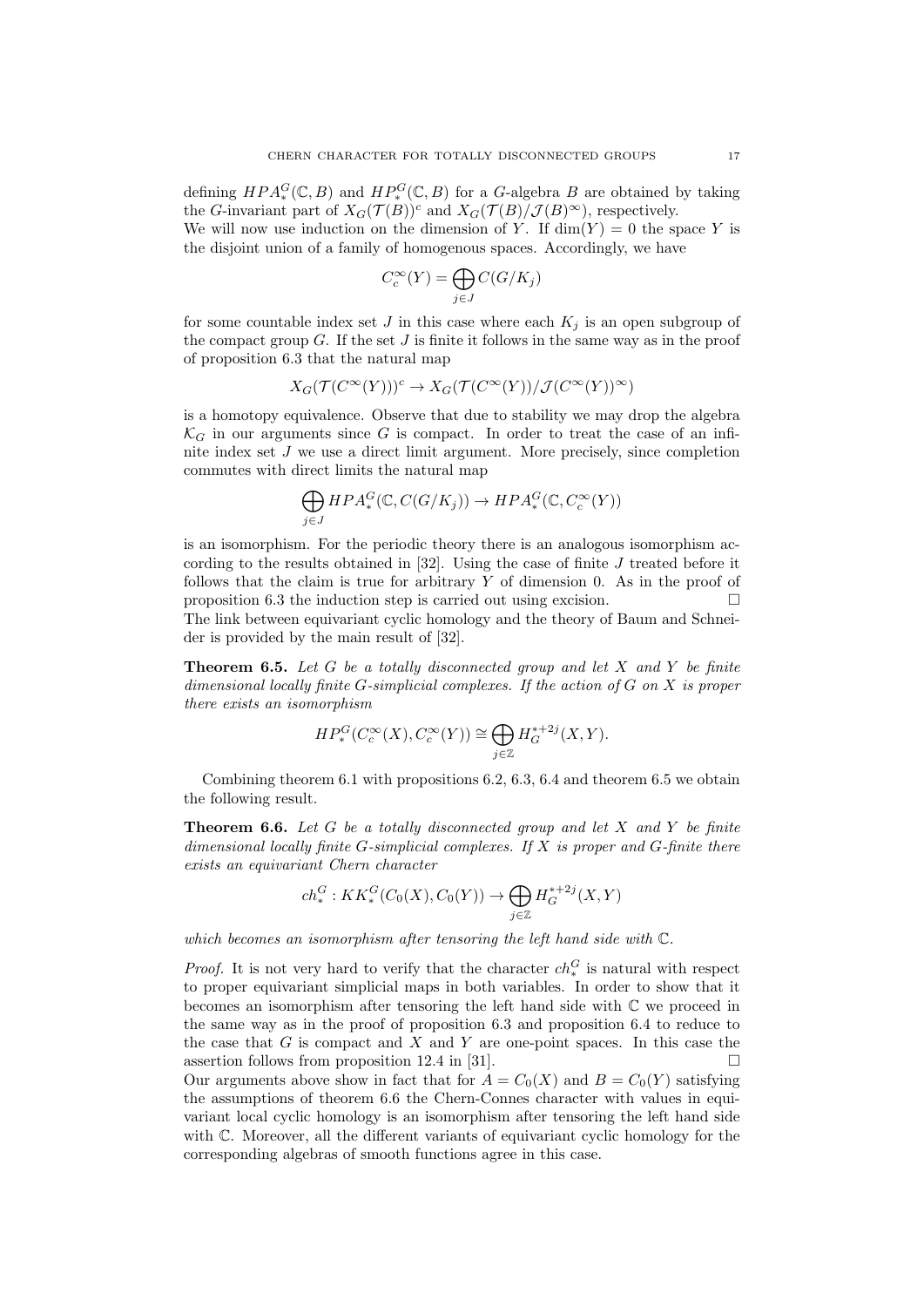Let us discuss some consequences of theorem 6.6. The equivariant  $K$ -homology of a proper  $G$ -simplicial complex  $X$  is defined by

$$
K_*^G(X) = \varinjlim_{F \subset X} KK_*^G(C_0(F), \mathbb{C})
$$

where the limit is taken over all  $G$ -finite subcomplexes  $F$  of  $X$ . Note that every  $G$ -finite subcomplex of  $X$  is locally finite and hence locally compact. In a similar way we define the equivariant homology of  $X$  by

$$
H_*^G(X) = \varinjlim_{F \subset X} HP_*^G(C_c^{\infty}(F), \mathbb{C}).
$$

if  $X$  is a proper  $G$ -simplicial complex. We remark that, taking into account the above considerations, one could as well take equivariant analytic or local cyclic homology in this definition. Moreover, using theorem 6.5 and the work of Baum and Schneider [5] it follows that the groups  $H_*^G(X)$  are naturally isomorphic to the cosheaf homology of  $X$  as defined in [4].

Taking direct limits in the first variable in theorem 6.6 we obtain the following statement.

**Theorem 6.7.** Let G be a totally disonnected group and let X be a proper  $G$ simplicial complex. Then there exists a natural transformation

$$
K_*^G(X) \to H_*^G(X)
$$

which becomes an isomorphism after tensoring the left hand side with the complex numbers.

For totally disconnected groups the universal space for proper actions EG can be chosen to be a G-simplicial complex. Applying theorem 6.7 to this particular space yields the following result.

**Theorem 6.8.** Let  $G$  be a totally disonnected group. Then there exists a Chern character

$$
ch^G_*: K_*^G(\underline{E}G) \to H_*^G(\underline{E}G)
$$

from the topological K-theory of G to the cosheaf homology of EG which is an isomorphism after tensoring the left hand side with C.

### 7. The character of Baum and Schneider

In this section we compare the Chern character obtained in section 6 with the bivariant equivariant Chern character for profinite groups defined by Baum and Schneider in [5]. The construction of Baum and Schneider is based on universal coefficient theorems for equivariant  $KK$ -theory and bivariant equivariant cohomology. Roughly speaking, we show that in the case of profinite groups the equivariant Chern character  $ch^G_*$  reduces to the character defined by Baum and Schneider. In this way we obtain in particular a convenient description of  $ch_*^G$  for profinite groups. For simplicity we consider only finite G-simplicial complexes in this section.

Let G be a profinite group. To every locally compact  $G$ -space X one associates the Brylinski space

$$
\hat{X} = \{(t, x) \in G \times X | t \cdot x = x\} \subset G \times X
$$

which is again a G-space by considering the action given by

$$
s \cdot (t, x) = (sts^{-1}, s \cdot x)
$$

for  $s \in G$  and  $(t, x) \in \hat{X}$ . Note that if G is a finite group one may view  $\hat{X}$  as the disjoint union of the fixed point sets  $X^t = \{x \in X | t \cdot x = x\}$  of elements  $t \in G$ .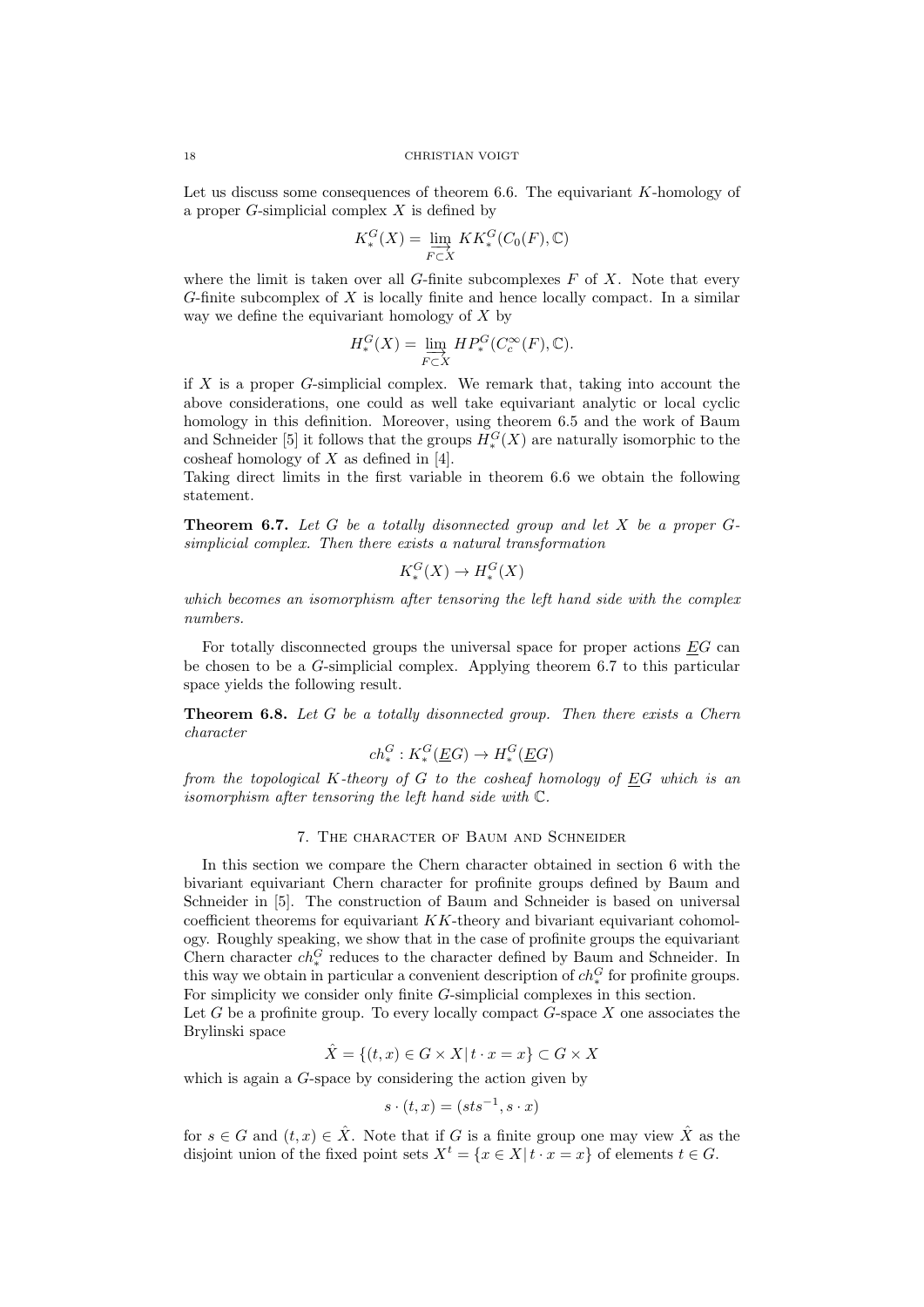Now let  $X$  and  $Y$  be finite  $G$ -simplicial complexes. The Chern character constructed by Baum and Schneider is of the form

$$
\phi^G_*: KK^G_*(C(X),C(Y))\to \mathfrak{Hom}_G(K^*(\hat{X})_{\mathbb{C}},K^*(\hat{Y})_{\mathbb{C}})\to \mathfrak{Hom}_G(H^*(\hat{X}),H^*(\hat{Y}))
$$

where the subscript  $\mathbb C$  stands for tensoring with  $\mathbb C$  over the integers and the second arrow is induced by the classical Chern character for K-theory. Similarly, we may view  $ch_*^G$  as a map

$$
ch^G_*: KK^G_*(C(X), C(Y)) \to HP^G_*(C^\infty(X), C^\infty(Y)) \cong \mathfrak{Hom}_G(H^*(\hat{X}), H^*(\hat{Y}))
$$

using the universal coefficient formula for bivariant equivariant cohomology obtained in [5].

In order to compare these transformations we consider first the case that  $X$  is a point. Let us review the construction of Baum and Schneider in this situation. Given a  $G$ -equivariant vector bundle  $E$  over a compact  $G$ -space  $Y$  one considers the pull-back bundle  $\pi^* E$  along the natural projection  $\pi : \hat{Y} \to Y$ . The bundle  $\pi^* E$ is again G-equivariant and carries in addition an action of the profinite completion  $\hat{\mathbb{Z}}$  of the integers. To describe this action note that the space of sections of  $\pi^* E$ is an AYD-module in a natural way. On the level of sections, the action of  $\mathbb{Z}$  is determined by the natural automorphism  $T$  of this AYD-module. In fact pull-back along  $\pi$  yields a homomorphism

$$
\pi^*: K_G^0(Y) \to K_{\hat{\mathbb{Z}}}^0(\hat{Y})^G
$$

of equivariant  $K$ -groups where the superscript  $G$  on the right hand side denotes taking the invariant part under the action of G. Taking the trace of the element  $1 \in \hat{\mathbb{Z}}$  in a representation of  $\hat{\mathbb{Z}}$  defines a ring homomorphism

$$
\tau: R(\hat{\mathbb{Z}}) \to \mathbb{C}.
$$

Since the action of  $\hat{\mathbb{Z}}$  on  $\hat{Y}$  is trivial one obtains a homomorphism

$$
\Pi: K_G^0(Y) \xrightarrow{\pi^*} K_{\mathbb{Z}}^0(\hat{Y})^G_{\mathbb{C}} \xrightarrow{\cong} (K^0(\hat{Y}) \otimes_{\mathbb{Z}} R(\hat{\mathbb{Z}})_{\mathbb{C}})^G \xrightarrow{\mathrm{id} \otimes_{\mathbb{Z}}} K^0(\hat{Y})^G_{\mathbb{C}}
$$

where, as above, the subscript  $\mathbb C$  stands for tensoring with  $\mathbb C$ . The transformation  $\phi_0$ is obtained by composing the map  $\Pi$  with the map induced by the ordinary Chern character ch :  $K^0(\hat{Y}) \to H^*(\hat{Y})$ . We shall assume that the latter is normalized as in [6] in order to be compatible with cyclic homology. In the odd case the character of Baum and Schneider is defined using suspension.

**Proposition 7.1.** Let G be a finite group and let Y be a finite G-simplicial complex. The equivariant Chern character

$$
ch^G_*: K_*^G(C(Y)) \to \bigoplus_{j \in \mathbb{Z}} H^{*+2j}(\hat{Y})^G
$$

agrees with the transformation  $\phi_*^G$  constructed by Baum and Schneider in this case.

*Proof.* The algebra  $C^{\infty}(Y)$  is a dense subalgebra of  $C(Y)$  which is closed under holomorphic functional calculus. As in the nonequivariant situation the natural inclusion  $C^{\infty}(Y) \to C(Y)$  induces an isomorphism  $K_0^G(C^{\infty}(Y)) \cong K_0^G(C(Y))$ . Consequently, to obtain the assertion in the even case it suffices to compare the characters  $ch_0^G(p)$  and  $\phi_0(p)$  of a G-invariant idempotent  $p \in C^{\infty}(Y) \otimes \mathbb{L}(V)$  where V is a finite dimensional Hilbert space equipped with a unitary representation  $\lambda$  of G. Here the algebra  $\mathbb{L}(V)$  of linear operators on V is equipped with the natural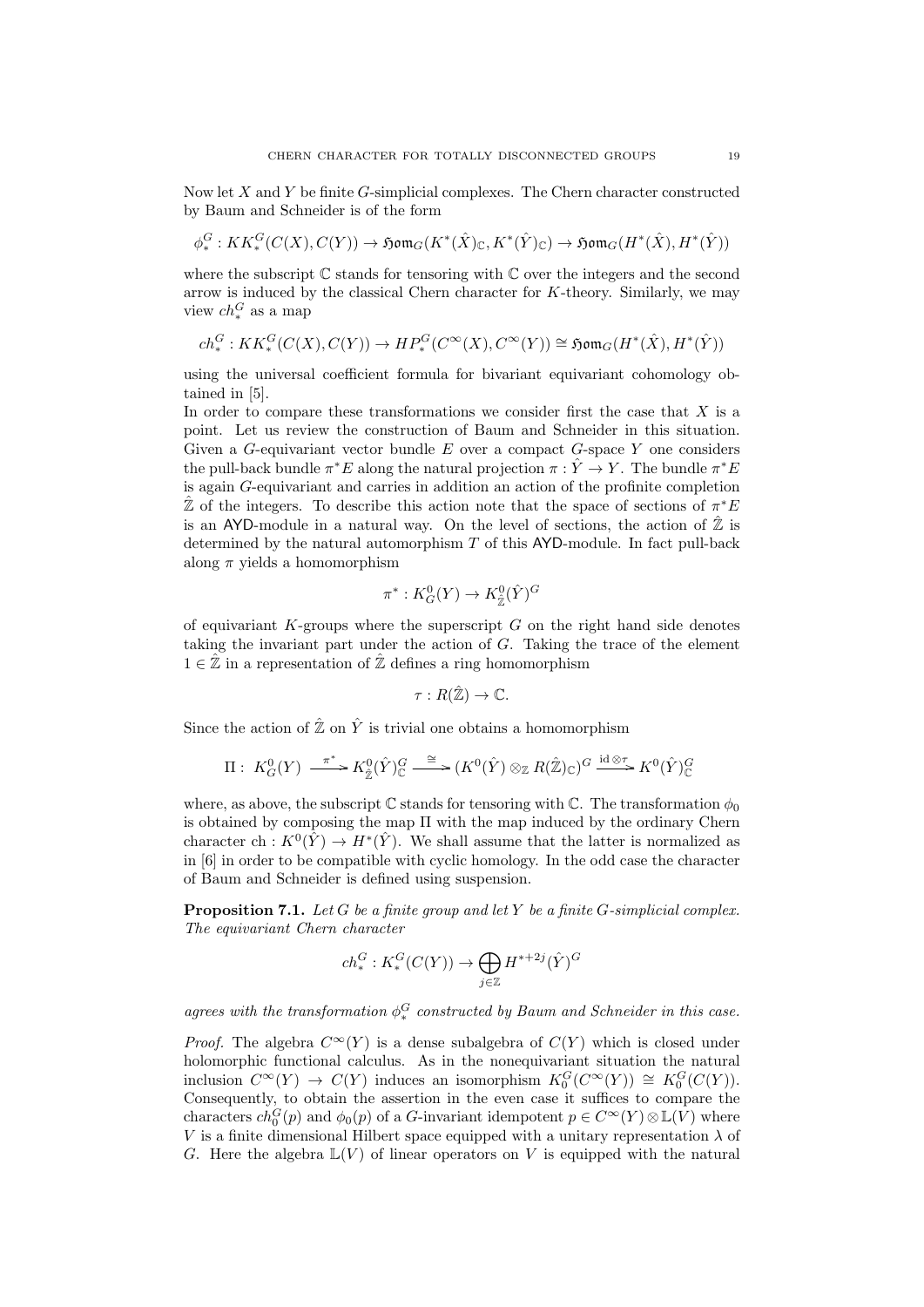action  $s \cdot T = \lambda(s) T \lambda(s^{-1})$  induced by  $\lambda$ . Under the Chern character ch<sub>0</sub><sup>*G*</sup> the element in  $HP_0^G(\mathbb{C}, C^{\infty}(Y))$  corresponding to p is given by the cycle

$$
\operatorname{ch}_0^G(p)(s) = \operatorname{tr}(\lambda(s)p) + \sum_{j=1}^{\infty} (-1)^j \frac{(2j)!}{j!} \operatorname{tr}\left(\lambda(s)\left(p - \frac{1}{2}\right) (dpdp)^j\right)
$$

in the equivariant periodic cyclic complex of  $C^{\infty}(Y)$  where tr denotes the ordinary trace. Here we use the analogue of theorem 3.4 for the periodic theory and work with noncommutative differential forms instead of the X-complex in the second variable. The above formula for the Chern character appears also in the work of Block and Getzler on actions of compact Lie groups [8].

Since G is finite the space  $\hat{Y}$  is the disjoint union of the fixed point sets  $Y^s$  for all elements  $s \in G$ . The equivariant Hochschild-Kostant-Rosenberg theorem [32] shows that  $ch_0^G(p)$  is given by the class

$$
\sum_{s\in G}\sum_{j=0}^\infty\frac{(-1)^j}{j!}\operatorname{tr}(\lambda(s)p(dpdp)^j)_{|Y^s}
$$

in the even cohomology of  $\hat{Y}$ . It is straightforward to check that this class is equal to the Chern character of the element  $\Pi(p) \in K^{0}(\hat{Y})_{\mathbb{C}}$ . Note that the occurence of the operator  $\lambda(s)$  arises from the map  $\tau$  above. As a consequence, we see that the cohomology classes  $ch_0^G(p)$  and  $\phi_0(p)$  are equal.

In the order to treat the odd case consider the space  $S^1$  with trivial G-action and the split extension

$$
C_0(Y \times (0,1)) \longrightarrow C(Y \times S^1) \xrightarrow{\iota^*} C(Y)
$$

of  $G-C^*$ -algebras where  $\iota^*$  is the transpose of the inclusion  $\iota: Y \to Y \times S^1$  given by  $\iota(y) = (y, 1)$ . One obtains a corresponding commutative diagram

$$
K_0^G(C_0(Y \times (0,1))) \longrightarrow K_0^G(C(Y \times S^1)) \longrightarrow K_0^G(C(Y))
$$
  
\n
$$
\downarrow_{\phi_0^G} \qquad \qquad \downarrow_{\phi_0^G} \qquad \qquad \downarrow_{\phi_0^G} \qquad \qquad \downarrow_{\phi_0^G}
$$
  
\n
$$
H_c^*(\hat{Y} \times (0,1))^G \longrightarrow H^*(\hat{Y} \times S^1)^G \longrightarrow H^*(\hat{Y})^G
$$

for the transformation defined by Baum and Schneider. In order to apply the character  $ch_0^G$  in this situation we choose an equivariant triangulation of  $Y \times S^1$ such that the inclusion  $\iota: Y \to Y \times S^1$  becomes a map of *G*-simplicial complexes. Similarly, we choose an equivariant triangulation of  $Y \times (0,1)$ . Remark that the inclusion  $Y \times (0,1) \to Y \times S^1$  will not be a simplicial map with respect to these triangulations. Still, it is easily verified that the analogue of the previous diagram for  $ch_0^G$  is commutative.

According to our previous considerations the transformations  $\phi_0^G$  and  $ch_0^G$  agree for  $Y \times S^1$  and Y. It follows that  $\phi_0^G$  and  $ch_0^G$  agree also for the suspension  $Y \times (0, 1)$ of Y. As already mentioned above, the character  $\phi_1^G$  is obtained from the even case using suspension. Assuming that  $\phi_1^G$  is normalized correctly it follows that  $ch_*^G$  and  $\phi_*^G$  agree in the odd case as well.

One can verify directly that the assertion of proposition 7.1 holds also for profinite groups. We shall obtain this as a special case of the following result.

Theorem 7.2. Let G be a profinite group. On the category of finite G-simplicial complexes the equivariant Chern character

$$
ch^G_*: KK^G_*(C(X), C(Y)) \to \bigoplus_{j \in \mathbb{Z}} H^{*+2j}_G(X, Y)
$$

agrees with the natural transformation  $\phi_*^G$  constructed by Baum and Schneider.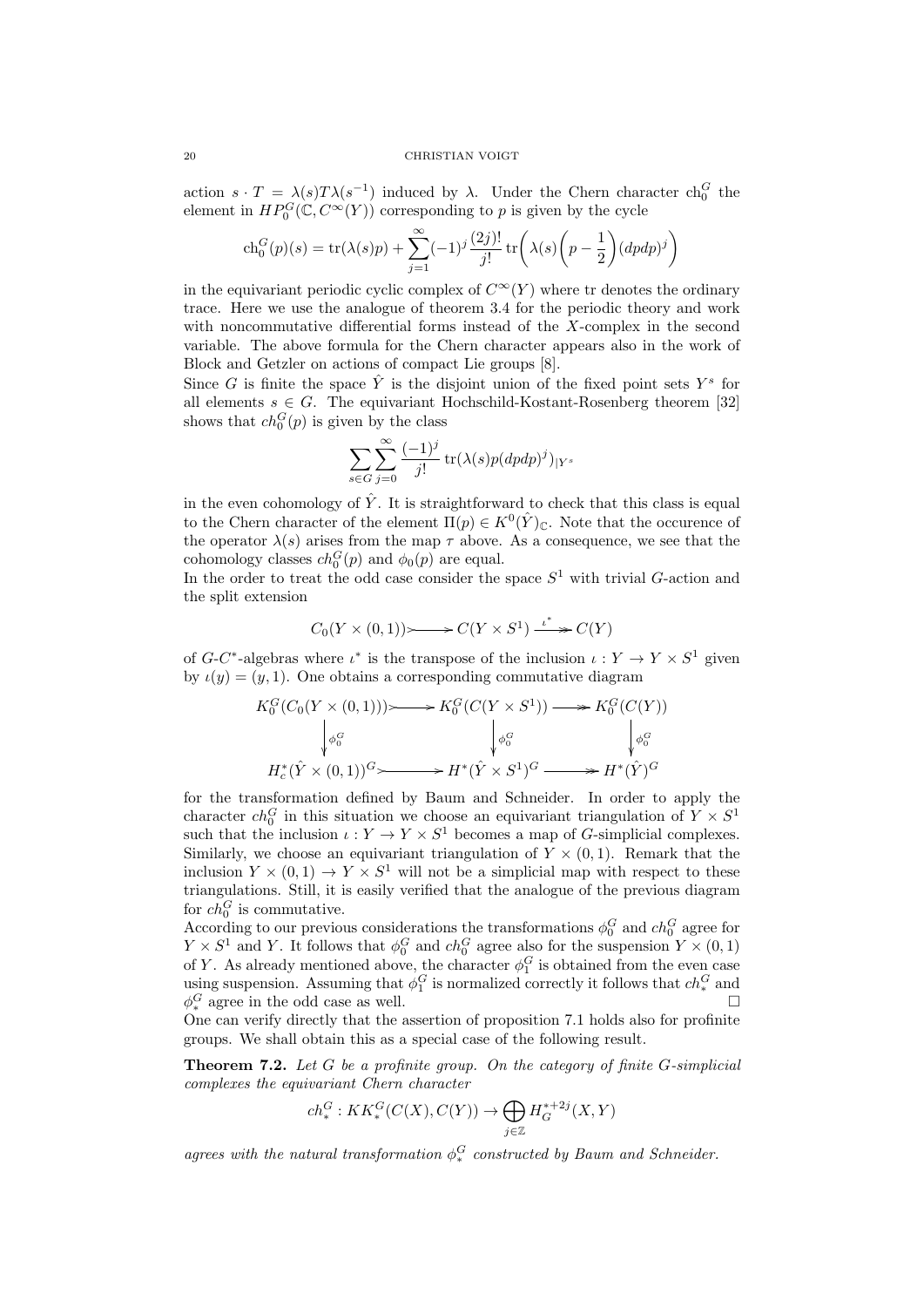*Proof.* Let us first assume that  $G$  is finite. As before we use the identification

$$
\bigoplus_{j\in\mathbb{Z}} H_G^{*+2j}(X,Y)\cong \mathfrak{Hom}_G(H^*(\hat{X}),H^*(\hat{Y}))
$$

for the bivariant equivariant cohomology of  $X$  and  $Y$ . It suffices to show for every  $t \in G$  that the transformations  $ch^G_*$  and  $\phi^G_*$  agree after localization in t on the right hand side. If  $Z_t$  denotes the centralizer of t in G and  $f \in KK_*^G(C(X), C(Y))$  is an arbitrary class we shall thus prove that the elements in  $\text{Hom}_{Z_t}(H^*(X^t), H^*(Y^t))$ induced by  $ch_*^G(f)$  and  $\phi_*^G(f)$  are equal.

The localized Chern character  $ch_*^G$  can be written as the composition

$$
ch^G_*: KK^G_*(C(X), C(Y)) \to KK^{Z_t}_*(C(X), C(Y)) \to \text{Hom}_{Z_t}(H^*(X^t), H^*(Y^t))
$$

where the first arrow is the obvious forgetful map and the second arrow is the localized Chern character  $ch_*^{Z_t}$  for  $Z_t$ . There is an analogous factorization for the localized character  $\phi_*^G$  due to its construction. Hence it suffices to consider the group  $G = Z_t$  and localization in t.

Let us moreover specialize to  $X = Z_t/(t)$  where (t) denotes the subgroup of  $Z_t$ generated by t. The cohomology  $H^*(Z_t/(t)) \cong C(Z_t/(t))[0]$  is located in degree zero and we have a commutative diagram

$$
KK^{Z_t}_*(C(Z_t/(t)), C(Y)) \xrightarrow{\cong} KK^{(t)}_*(\mathbb{C}, C(Y))
$$
  
\n
$$
\downarrow_{ch^{Z_t}_*} \qquad \qquad \downarrow_{ch^{(t)}_*}
$$
  
\n
$$
\text{Hom}_{Z_t}(C(Z_t/(t))[0], H^*(Y^t)) \xrightarrow{\cong} \text{Hom}_{(t)}(\mathbb{C}[0], H^*(Y^t))
$$

obtained by induction. Note that  $\text{Hom}_{(t)}(\mathbb{C}[0], H^*(Y^t)) = H^*(Y^t)$  since the action of t on  $Y<sup>t</sup>$  is trivial. Inspecting the construction in [5] we see that there is a corresponding commutative diagram where the vertical maps are replaced by the transformations  $\phi_*^{Z_t}$  and  $\phi_*^{(t)}$ , respectively. According to proposition 7.1 the right vertical arrows in these diagrams coincide. It follows that the localized characters for  $Z_t$  are equal in the case  $X = Z_t/(t)$ .

Both transformations  $\phi_*^{Z_t}$  and  $ch_*^{Z_t}$  are multiplicative with respect to the Kasparov product and the composition product. Let  $f \in KK^{Z_t}_{*}(C(X), C(Y))$  be an arbitrary element and consider  $v \in KK^{Z_t}_*(C(Z_t/(t)), C(X))$ . After localization in t we obtain

$$
ch_*^{Z_t}(v) \cdot \phi_*^{Z_t}(f) = \phi_*^{Z_t}(v) \cdot \phi_*^{Z_t}(f) = \phi_*^{Z_t}(v \cdot f) = ch_*^{Z_t}(v \cdot f) = ch_*^{Z_t}(v) \cdot ch_*^{Z_t}(f)
$$

according to our previous discussion. Since the images of elements of the form  $ch_*^{Z_t}(v)$  in  $\text{Hom}_{(t)}(\mathbb{C}[0], H^*(X^t))$  generate  $H^*(X^t)$  it follows that  $\phi_*^{Z_t}(f)$  and  $ch_*^{Z_t}(f)$  $c_n^*(v)$  in  $\text{nom}_{(t)}(\mathcal{C}[v], H^*(X))$  generate  $H^*(X)$  it follows that  $\varphi_*^*(f)$  and  $c_n^*(f)$  define the same element in  $\text{Hom}_{Z_t}(H^*(X^t), H^*(Y^t))$ . We conclude that the characters  $\phi_*^G$  and  $ch_*^G$  agree in the case that G is finite.

For an arbitrary profinite group G the construction of  $\phi_*^G$  in section 3 of [5] shows that one has a commutative diagram

$$
\lim_{H \subset G} KK^{G/H}_*(C(X), C(Y/H)) \xrightarrow{\cong} KK^G_*(C(X), C(Y))
$$
\n
$$
\lim_{V \to 0^G} \bigoplus_{j \in \mathbb{Z}} K^{G/H}_{G/H}(X, Y/H) \xrightarrow{\cong} \bigoplus_{j \in \mathbb{Z}} H^{*+2j}_G(X, Y)
$$

where the limits are taken over all open normal subgroups  $H$  of  $G$  which act trivially on  $X$ . It is easily verified that there is an analogous commutative diagram where the vertical arrows are replaced by  $\lim_{n \to \infty} ch_*^{G/H}$  and  $ch_*^G$ , respectively. According to our discussion for finite groups the left vertical maps in these diagrams are equal. Hence the same is true for the right vertical maps  $\phi_*^G$  and  $ch_*^G$ . — Первый процесс в принцеписи и программа в серверном процесс в принцеписи и программа в серверном принцепис<br>В серверном принцеписи и принцеписи и принцеписи и программа в серверном принцеписи и программа в серверном пр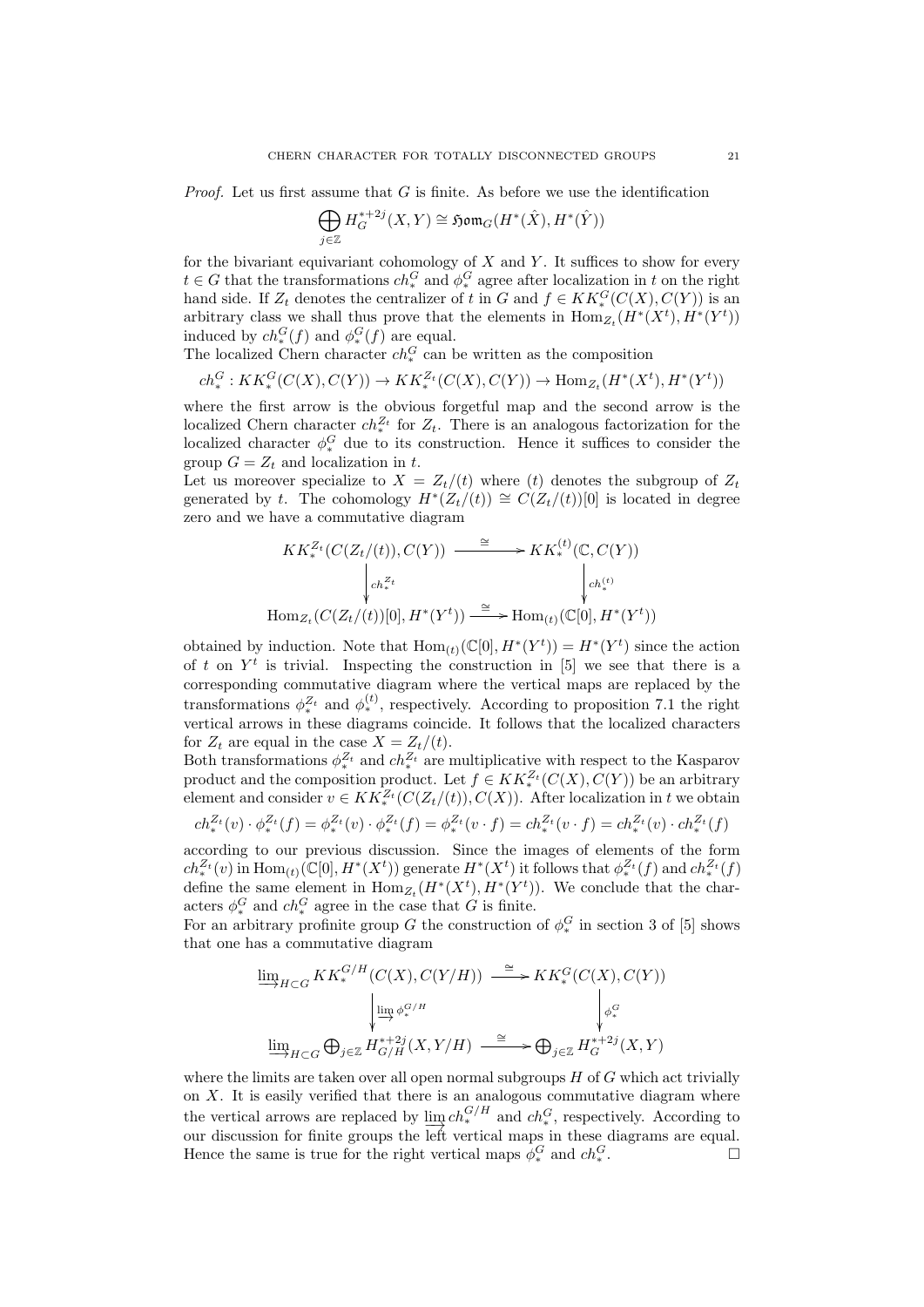#### 22 CHRISTIAN VOIGT

## 8. The homological Chern character and equivariant Bredon homology

In this section we consider the homological Chern character otained by inserting the complex numbers in the second variable of the equivariant  $KK$ -groups. The target of this transformation can be identified with equivariant Bredon homology. We show how to extend the homological Chern character obtained in section 6 appropriately from proper G-simplicial complexes to proper G-CW-complexes. Let  $G$  be a totally disconnected group. We call a  $G$ -space  $X$  smooth if all isotropy groups  $G_x$  for  $x \in X$  are open subgroups of G. A G-space X is obtained from the G-space A by attaching smooth equivariant  $k$ -dimensional cells if there is a G-equivariant pushout



where  $(H_i)_{i\in I}$  is a family of open subgroups of G. A smooth G-CW-complex is a  $G$ -space  $X$  together with a  $G$ -invariant filtration

$$
\emptyset = X_{-1} \subset X_0 \subset X_1 \subset \cdots \subset \bigcup_{k=0}^{\infty} X_k = X
$$

such that  $X$  carries the weak topology with respect to this filtration and for every  $k$ the space  $X_k$  is obtained from  $X_{k-1}$  by attaching smooth equivariant k-dimensional cells. In the sequel all G-CW-complexes are assumed to be smooth. This means in particular that every G-CW-complex can be viewed as an ordinary CW-complex in a natural way. Note that every G-simplicial complex is a G-CW-complex. A  $G-CW$ -complex X is called G-finite if the quotient  $X/G$  is compact. It is proper iff all isotropy groups  $G_x$  for  $x \in X$  are compact open subgroups of G. For more detailed information about G-CW-complexes we refer to [17].

We denote by  $sd^n(X)$  the nth iterated barycentric subdivision of a G-simplicial complex X. Note that the barycentric subdivision of a G-simplical complex is again a G-simplicial complex. The following equivariant simplicial approximation theorem is a straightforward extension of ordinary simplicial approximation as it can be found, for instance, in [28].

**Proposition 8.1.** Let  $f : X \rightarrow Y$  be an equivariant continuous map between G-simplicial complexes. If  $X$  is G-finite there exists a natural number n and an equivariant simplicial map  $F : sd^n(X) \to Y$  equivariantly homotopic to f.

The next proposition contains the basic ingredient needed to extend the equivariant Chern character  $ch_*^G$  to  $G$ -CW-complexes.

**Proposition 8.2.** Let  $X$  be a  $G$ -finite  $G$ -CW complex. Then there exists a  $G$ -finite G-simplicial complex which is equivariantly homotopy equivalent to X.

*Proof.* We use induction on the dimension of X, the case  $dim(X) = 0$  being clear. Using lemma 2.13 in [18] it suffices to show that the space obtained by attaching a finite number of smooth equivariant k-dimensional cells to a  $(k-1)$ -dimensional Gsimplical complex  $Y$  is equivariantly homotopy equivalent to a  $G$ -simplicial complex.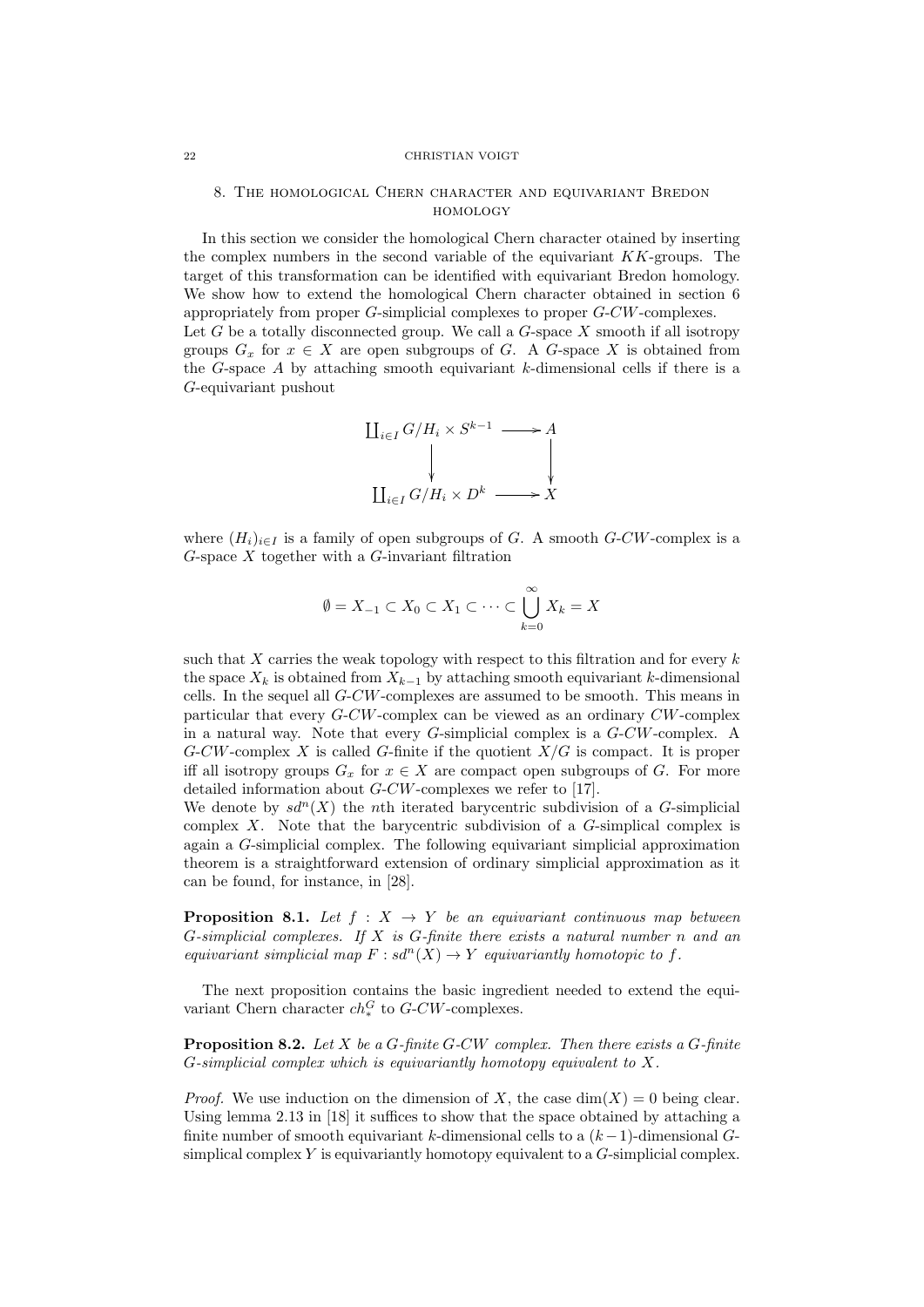Hence let us consider a G-pushout diagram

$$
\begin{array}{ccc}\n\coprod_{i \in I} G/H_i \times \partial \Delta^k & \xrightarrow{f} Y \\
\downarrow & & \downarrow \\
\coprod_{i \in I} G/H_i \times \Delta^k & \longrightarrow X\n\end{array}
$$

where  $\Delta^k$  denotes the standard k-simplex and I is finite. According to proposition 8.1 there exists  $n \in \mathbb{N}$  such that the upper horizontal map f is equivariantly homotopic to an equivariant simplicial map  $g: \coprod_{i \in I} G/H_i \times sd^n(\partial \Delta^k) \to Y$ . Using again lemma 2.13 in [18] it follows that the G-pushouts corresponding to  $f$  and  $g$  are equivariantly homotopy equivalent. Let us abbreviate  $Y_0 = \coprod_{i \in I} G/H_i \times sd^n(\partial \Delta^k)$ and  $Y_1 = \coprod_{i \in I} G/H_i \times sd^n(\Delta^k)$  and consider the map  $g: Y_0 \to Y$ . After replacing  $Y_0$  by an equivariantly homotopy equivalent G-simplicial complex  $Z_0$  we can achieve that neighbouring vertices, that is, vertices which are connected by an edge, are mapped to different vertices in  $Y$ . If we also replace  $Y_1$  appropriately by an equivariantly homotopy equivalent  $G$ -simplicial complex  $Z_1$  we obtain a  $G$ -pushout diagram



of G-finite G-simplicial complexes and equivariant simplicial maps. Moreover, by construction, in the commutative diagram



the left horizontal arrows are G-cofibrations and the vertical maps are equivariant homotopy equivalences. Using once more lemma 2.13 in [18] we conclude that  $Z$ and X are equivariantly homotopy equivalent. This proves the assertion.  $\Box$ Let  $k^G$  and  $h^G$  be homotopy invariant functors on the category of G-finite proper G-CW-complexes and equivariant maps. Moreover assume that  $\phi: k^G \to h^G$  is a natural transformation on the subcategory of G-finite proper G-simplicial complexes and equivariant simplicial maps. We shall show how  $\phi$  can be extended to a natural transformation on the whole category. This is similar to the techniques explained in the appendix of [10].

For a proper G-finite G-CW-complex X let  $S_X$  be the following category. The objects in  $S_X$  are the equivariant homotopy equivalences  $S \to X$  where S is a proper G-finite G-simplicial complex. Note that there exist such equivariant homotopy equivalences due to proposition 8.2. A morphism from  $R \to X$  to  $S \to X$  in  $\mathcal{S}_X$  is an equivariant simplicial map  $f : R \to S$  such that the diagram



is commutative up to equivariant homotopy. To be precise, we shall rather work with isomorphism classes of G-simplicial complexes in order to achieve that the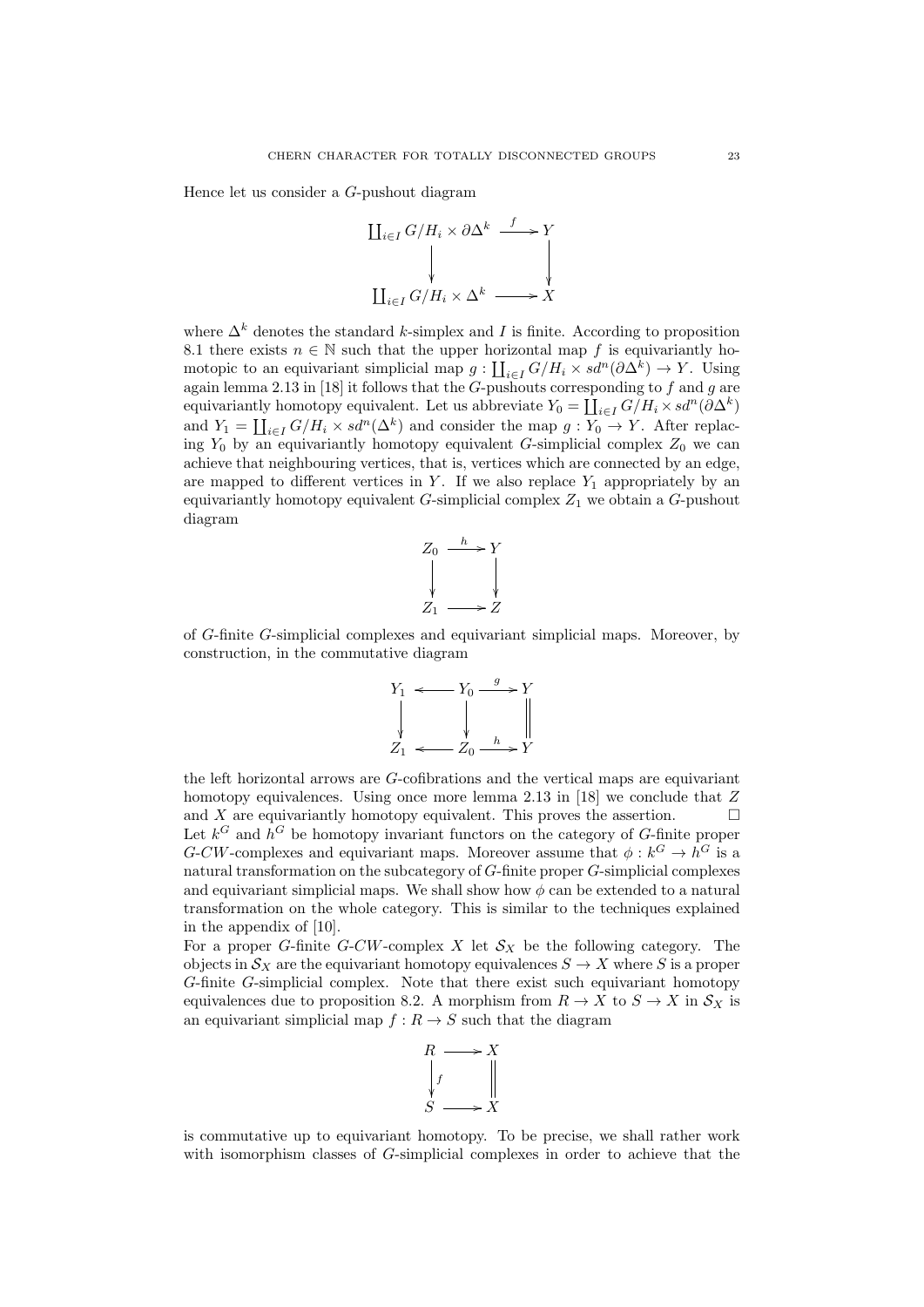category  $S_X$  is small. Let us define

$$
Sk^G(X) = \varinjlim_{S \to X} k^G(S)
$$

where the limit is taken over  $\mathcal{S}_X$ . Using proposition 8.1 one checks that  $Sk^G(X)$  is a functor on the category of G-finite proper G-CW-complexes. There is a canonical natural transformation  $Sk^G \to k^G$  which is an isomorphism since  $k^G$  was supposed to be homotopy invariant. In a similar way we obtain a functor  $Sh^G$  and a natural isomorphism  $Sh^G \to h^G$ . For every  $S \to X$  in  $\mathcal{S}_X$  let us define  $\Phi_S(X) : k^G(S) \to$  $Sh^G(X)$  to be the composition  $k^G(S) \to h^G(S) \to Sh^G(X)$  of  $\phi(S)$  with the canonical map. Passing to the limit we obtain a family of maps  $\Phi(X)$ :  $Sk^G(X) \rightarrow$  $Sh^{G}(X)$ . Using again proposition 8.1 this family is easily seen to be a natural transformation on the category of G-finite proper G-CW-complexes. Due to the natural isomorphisms  $Sk^G \cong k^G$  and  $Sh^{\tilde{G}} \cong h^G$  we can view  $\Phi$  as a natural transformation from  $k^G$  to  $h^G$ . By construction one obtains  $\Phi(X) = \phi(X)$  for every G-simplicial complex X. Moreover, the extended transformation  $\Phi$  is uniquely determined by  $\phi$ . We have thus proved the following statement.

**Proposition 8.3.** Let  $k^G$  and  $h^G$  be homotopy invariant functors on the category of G-finite proper G-CW-complexes. Every natural transformation  $k^G \to h^G$  defined on the subcategory of G-simplicial complexes and equivariant simplicial maps can be uniquely extended to a natural transformation  $k^G \to h^G$  on the whole category of G-finite proper G-CW-complexes and equivariant continuous maps.

Next we recall the definition of Bredon homology [18], [32]. The smooth orbit category  $\text{Or}(G)$  of a totally disconnected group G has as objects all homogenous spaces  $G/H$  where H is an open subgroup of G. The morphisms in  $\text{Or}(G)$  are all G-equivariant maps. One obtains subcategories of  $\mathsf{Or}(G)$  by restricting the class of subgroups. We are interested in the class  $\mathcal F$  of all compact open subgroups of  $G$ . The corresponding full subcategory  $\mathsf{Or}(G, \mathcal{F})$  of  $\mathsf{Or}(G)$  consists of all homogeneous spaces  $G/H$  where H is compact open.

We will work over the complex numbers in the sequel. If  $C$  is a small category a covariant (contravariant)  $\mathcal{C}$ -vector space is a covariant (contravariant) functor from  $\mathcal C$  to the category of vector spaces. Morphisms of  $\mathcal C$ -vector spaces are natural transformations. More generally one defines covariant and contravariant  $C$ -objects as functors with values in arbitrary target categories.

Given a contravariant C-vector space M and a covariant C-vector space N the tensor product  $M \otimes_{\mathcal{C}} N$  is the direct sum of  $M(c) \otimes N(c)$  over all objects  $c \in \mathcal{C}$  divided by the tensor relations  $mf \otimes n - m \otimes fn$  for  $m \in M(d), n \in N(c)$  and morphisms  $f: c \to d$  in C.

Let X be a proper G-CW-complex. There is a contravariant functor from  $\mathsf{Or}(G,\mathcal{F})$ to the category of CW-complexes which associates to  $G/H$  the fixed point set  $X^H$ . Composition with the covariant functor from CW-complexes to chain complexes which associates to a  $CW$ -complex Y the cellular chain complex  $C_*(Y)$  with complex coefficients yields a contravariant  $\mathsf{Or}(G,\mathcal{F})$ -chain complex  $C^{ \mathsf{Or}(G,\mathcal{F})}_*(X)$ .

We define a covariant  $\mathsf{Or}(G,\mathcal{F})$ -vector space  $\mathcal{R}_q$  as follows. For a compact open subgroup  $H$  of  $G$  set

$$
\mathcal{R}_q(G/H) = K_q(C^*(H)) \otimes_{\mathbb{Z}} \mathbb{C}
$$

where  $K_*$  denotes topological K-theory and  $C^*(H)$  is the group  $C^*$ -algebra of H. Note that  $K_0(C^*(H)) = R(H)$  is the representation ring of H and  $K_1(C^*(H)) = 0$ . The character map induces an isomorphism

$$
\mathcal{R}_0(G/H) = K_0(C^*(H)) \otimes_{\mathbb{Z}} \mathbb{C} \cong \mathcal{R}(H)
$$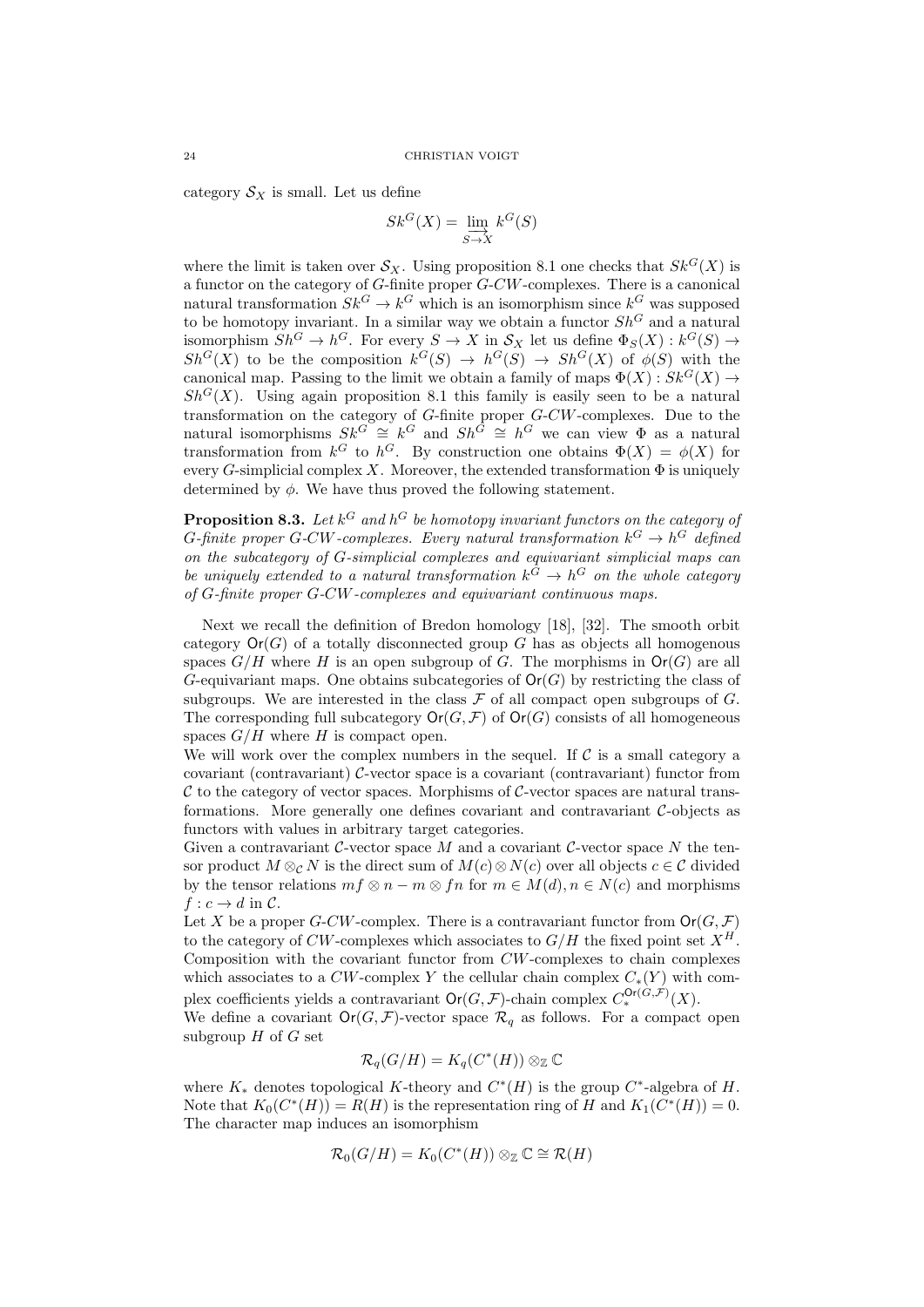where  $\mathcal{R}(H)$  is the ring of conjugation invariant smooth functions on H. We define a chain complex  $C_*^{\mathsf{Or}(G,\mathcal{F})}(X;\mathcal{R})$  by equipping

$$
C_*^{\mathsf{Or}(G,\mathcal{F})}(X;\mathcal{R})=\bigoplus_{p+q=*}C_p^{\mathsf{Or}(G,\mathcal{F})}(X)\otimes_{\mathsf{Or}(G,\mathcal{F})}\mathcal{R}_q
$$

with the differential induced from  $C_*^{\mathsf{Or}(G,\mathcal{F})}(X)$ .

Definition 8.4. Let G be a totally disconnected group. The equivariant Bredon homology of a proper G-CW-complex X (with coefficients in  $\mathcal{R}$ ) is

$$
\mathcal{B}H^G_*(X;\mathcal{R})=H_*(C^{\mathsf{Or}(G,\mathcal{F})}_*(X;\mathcal{R})).
$$

Let us recall the relation between Bredon homology and cosheaf homology [32]. In section 6 the latter was described in terms of equivariant cyclic homology.

**Proposition 8.5.** Let G be a totally disconnected group and let X be a proper G-simplicial complex. Then there is a natural isomorphism

$$
H_*^G(X)\cong \mathcal{B}H_*^G(X;\mathcal{R})
$$

where  $H_*^G$  denotes cosheaf homology.

We shall now extend the homological Chern character obtained as a special case of theorem 6.7 to a natural transformation on the category of proper G-CWcomplexes.

**Theorem 8.6.** Let  $X$  be a proper  $G-CW$ -complex. There exists a natural transformation

$$
ch^G_*: K_*^G(X) \to \mathcal{B}H_*^G(X; \mathcal{R})
$$

which is an isomorphism after tensoring the left hand side with C.

*Proof.* Set  $k_*^G = K_*^G$  and let  $h_*^G$  be equivariant Bredon homology. According to proposition 8.3 and proposition 8.5, the homological Chern character obtained in theorem 6.7 can be extended to the category of  $\tilde{G}$ -finite proper  $G$ -CW-complexes. Since both  $k_*^G$  and  $h_*^G$  are theories with G-compact supports, this transformation extends uniquely to the whole category of proper G-CW-complexes. Moreover theorem 6.7 implies that the extended transformation becomes an isomorphism after tensoring the left hand side with the complex numbers.  $\Box$ 

In  $[18]$  Lück has constructed Chern characters for proper equivariant homology theories in the context of discrete groups. A proper equivariant homology theory is an assignment which associates to every group  $G$  a proper  $G$ -homology theory such that the theories for different groups are related by an induction structure. As a special case of this construction Lück obtains a natural isomorphism

$$
\lambda^G_*:\mathcal{B}H_*^G(X;\mathcal{R})\to K_*^G(X)\otimes_{\mathbb{Z}}\mathbb{C}
$$

on the category of proper  $G-CW$ -complexes for a discrete group  $G$ . The construction is compatible with the induction structures of the corresponding equivariant homology theories. In particular, induction from  $H$  to  $G$  yields a commutative diagram

$$
\mathcal{B}H^G_*(G/H;\mathcal{R}) \xrightarrow{\lambda_*^G} K^G_*(G/H) \otimes_{\mathbb{Z}} \mathbb{C}
$$
  
\n
$$
\downarrow \cong \qquad \qquad \downarrow \cong
$$
  
\n
$$
\mathcal{B}H^H_*(\star;\mathcal{R}) \xrightarrow{\lambda_*^H} K^H_*(\star) \otimes_{\mathbb{Z}} \mathbb{C}
$$

where  $\star$  denotes the trivial H-space consisting of a single point. Our Chern character  $ch_*$  is compatible with induction from H to G in the same way. Moreover, the bottom horizontal arrow  $\lambda_*^H$  in the above diagram is given by the identity map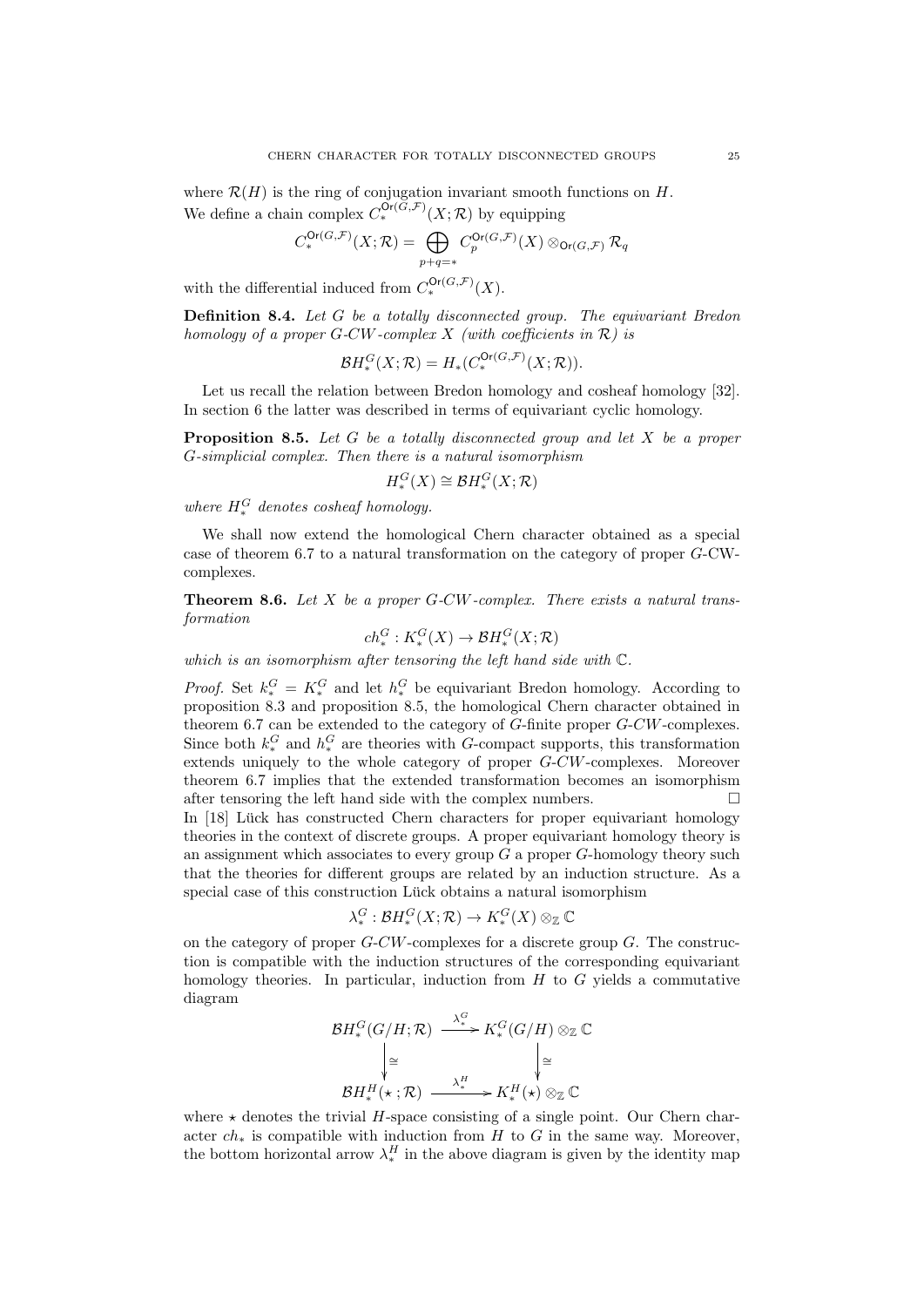#### 26 CHRISTIAN VOIGT

 $\mathcal{R}(H) \to \mathcal{R}(H) \cong R(H) \otimes_{\mathbb{Z}} \mathbb{C}$ . On the other hand, the equivariant Chern character  $ch_*^H$  for the space  $\star$  is induced by the character map  $R(H) \to \mathcal{R}(H)$ . This is precisely the map used for the identification  $R(H) \otimes_{\mathbb{Z}} \mathbb{C} \cong \mathcal{R}(H)$ . Hence the complexified character  $ch_*^H$  and the map  $\lambda_*^H$  for the one-point space are inverse to each other.

Let us assume that we are given a natural transformation  $\alpha_*^G : \mathcal{B}H_*^G \to \mathcal{B}H_*^G$  of equivariant Bredon homology for every group G. Suppose moreover that each  $\alpha_*^G$  $\alpha_*$  is compatible with the boundary maps and  $\alpha_*^H(\star) =$  id for all finite groups H. As explained in [19], if the natural transformations  $\alpha_*^G$  are in addition compatible with induction from finite subgroups, then  $\alpha_*^G = id$  on the category of proper G-CWcomplexes for all  $G$ .

Despite of the above observations, for  $\alpha_*^G = ch_*^G \circ \lambda_*^G$  we cannot conclude  $\alpha_*^G = id$ Despite of the above observations, for  $\alpha_* = c n_* \circ \lambda_*$  we cannot conclude  $\alpha_* = \text{id}$ <br>since  $ch_*^G$  commutes with the boundary maps only up to a factor  $\sqrt{2\pi i}$  and possibly a sign. However, in view of the constructions, the complexification of  $ch_*^G$  and the character  $\lambda_*^G$  of Lück are as close as possible to being mutually inverse.

#### **REFERENCES**

- [1] Baum, P., Block, J. Higson, N., Chern character for totally disconnected groups, unpublished
- [2] Baum, P., Connes, A., Geometric K-theory for Lie groups and foliations, Preprint IHES (1982)
- [3] Baum, P., Connes, A., Chern character for discrete groups, in: A fête of topology, 163 232, Academic Press, 1988
- [4] Baum, P., Connes, A., Higson, N., Classifying space for proper actions and K-theory of group C∗-algebras, in C∗-algebras: 1943 - 1993 (San Antonio, TX, 1993), 241 - 291, Contemp. Math. 167, 1994
- [5] Baum, P., Schneider, P., Equivariant bivariant Chern character for profinite groups, K-theory 25 (2002), 313 - 353
- [6] Berline, N., Getzler, E., Vergne, M., Heat kernels and Dirac operators, Grundlehren der mathematischen Wissenschaften 298, Springer-Verlag, Berlin, 1992
- [7] Blackadar, B., K-theory for operator algebras. Second edition. Cambridge University Press, Cambridge, 1998
- [8] Block, J., Getzler, E., Equivariant cyclic homology and equivariant differential forms, Ann. Sci. Ecole. Norm. Sup. 27 (1994), 493 - 527 ´
- Connes, A., Noncommutative Geometry, Academic Press, 1994
- [10] Dold, A., Lectures on algebraic topology. Second edition. Grundlehren der mathematischen Wissenschaften 200, Springer-Verlag, Berlin - New York, 1980
- [11] Hogbe-Nlend, H., Bornologies and functional analysis, North-Holland Publishing Co., 1977
- [12] Hogbe-Nlend, H., Moscatelli, V. B., Nuclear and conuclear spaces, North-Holland Publishing Co., Amsterdam-New York, 1981
- [13] Kasparov, G. G., The operator K-functor and extensions of C∗-algebras, Izv. Akad. Nauk SSSR Ser. Mat. 44 (1980), 571 - 636
- [14] Kasparov, G. G., Equivariant KK-theory and the Novikov conjecture, Invent. Math. 91 (1988), 147 - 201
- [15] Kassel, C., Homologie cyclique, caractère de Chern et lemme de perturbation, J. Reine Angew. Math. 408 (1990), 159 - 180
- [16] Loday, J-L., Cyclic Homology, Grundlehren der mathematischen Wissenschaften 301, Springer-Verlag, Berlin, 1992
- $[17]$  Lück, W., Transformation groups and algebraic K-theory, Lecture Notes in Mathematics 1408, Springer, 1989
- [18] Lück, W., Chern characters for proper equivariant homology theories and applications to  $K$ and L-theory, J. Reine Angew. Math. 543 (2002), 193 - 234
- [19] Meyer, M., Chern characters for topological groups, PhD thesis, Münster, 2006
- [20] Meyer, R., Analytic cyclic homology, Preprintreihe SFB 478, Geometrische Strukturen in der Mathematik, Münster, 1999
- [21] Meyer, R., Equivariant Kasparov theory and generalized homomorphisms, K-theory 21 (2000), 201 - 228
- [22] Meyer, R., Some analysis and homological algebra related to local cyclic cohomology, preprint
- [23] Meyer, R. Smooth group representations on bornological vector spaces, Bulletin des Sciences Mathématiques 128 (2004), 127 - 166